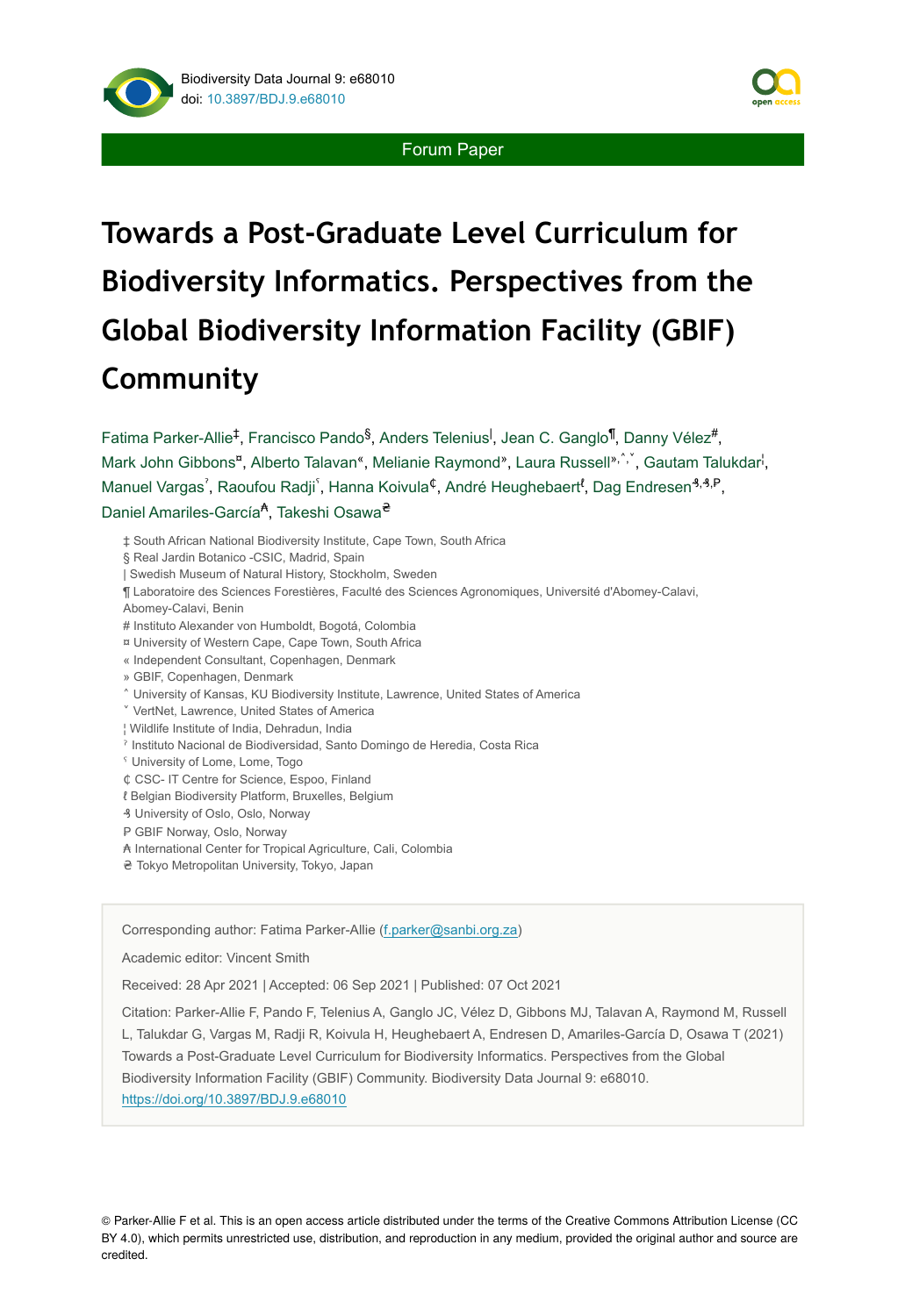## **Abstract**

Biodiversity informatics is a new and evolving field, requiring efforts to develop capacity and a curriculum for this field of science. The main objective was to summarise the level of activity and the efforts towards developing biodiversity informatics curricula, for work-based training and/or academic teaching at universities, taking place within the Global Biodiversity Information Facility (GBIF) countries and its associated network. A survey approach was used to identify existing capacities and resources within the network. Most of GBIF Nodes survey respondents (80%) are engaged in onsite training activities, with a focus on work-based professionals, mostly researchers, policy-makers and students. Training topics include data mobilisation, digitisation, management, publishing, analysis and use, to enable the accessibility of analogue and digital biological data that currently reside as scattered datasets. An initial assessment of academic teaching activities highlighted that countries in most regions, to varying degrees, were already engaged in the conceptualisation, development and/or implementation of formal academic programmes in biodiversity informatics, including programmes in Benin, Colombia, Costa Rica, Finland, France, India, Norway, South Africa, Sweden, Taiwan and Togo. Digital e-learning platforms were an important tool to help build capacity in many countries. In terms of the potential in the Nodes network, 60% expressed willingness to be recruited or commissioned for capacity enhancement purposes. Contributions and activities of various country nodes across the network have been highlighted and a working curriculum framework has been defined.

## **Keywords**

biodiversity informatics, curriculum, policy, data analytics, data management, research agenda, data use, data mobilisation

## **Introduction**

Biodiversity Informatics (BDI) is a new and developing field of science, with the earliest citation dating back to only 1998 [\(Schalk 1998](#page-23-0)). BDI deals with the interrelated challenges of collection, collation, curation, integration, analysis, prediction and dissemination of data and information related to the diversity of life on Earth so as to provide information for decisions on biodiversity conservation and sustainable use ([Hardisty et al. 2013](#page-22-0), [Hobern et](#page-22-1) [al. 2012](#page-22-1), [Walters and Scholes 2016](#page-23-1)). Over the last few decades, development of key software tools, such as MaNis ([Stein and Wieczorek 2004\)](#page-23-2), Lifewatch ([Fuentes and Fiore](#page-21-0) [2014](#page-21-0)) and the Integrated Publishing Toolkit ([Robertson et al. 2014\)](#page-23-3) for managing, cleaning and publishing data [\(Hill et al. 2010](#page-22-2), [Endresen and Knüpffer 2012,](#page-20-0) [Wieczorek et al. 2012\)](#page-23-4), as well as the establishment and functioning of the Global Biodiversity Information Facility (GBIF), were major steps towards sharing biodiversity data globally via the Internet.

Biodiversity Informatics-based knowledge management systems and tools, like the [GBIF](https://www.gbif.org/) [data portal](https://www.gbif.org/), the [Atlas of Living Australia](https://www.ala.org.au/), [Ocean Biodiversity Information System](https://obis.org/) (OBIS),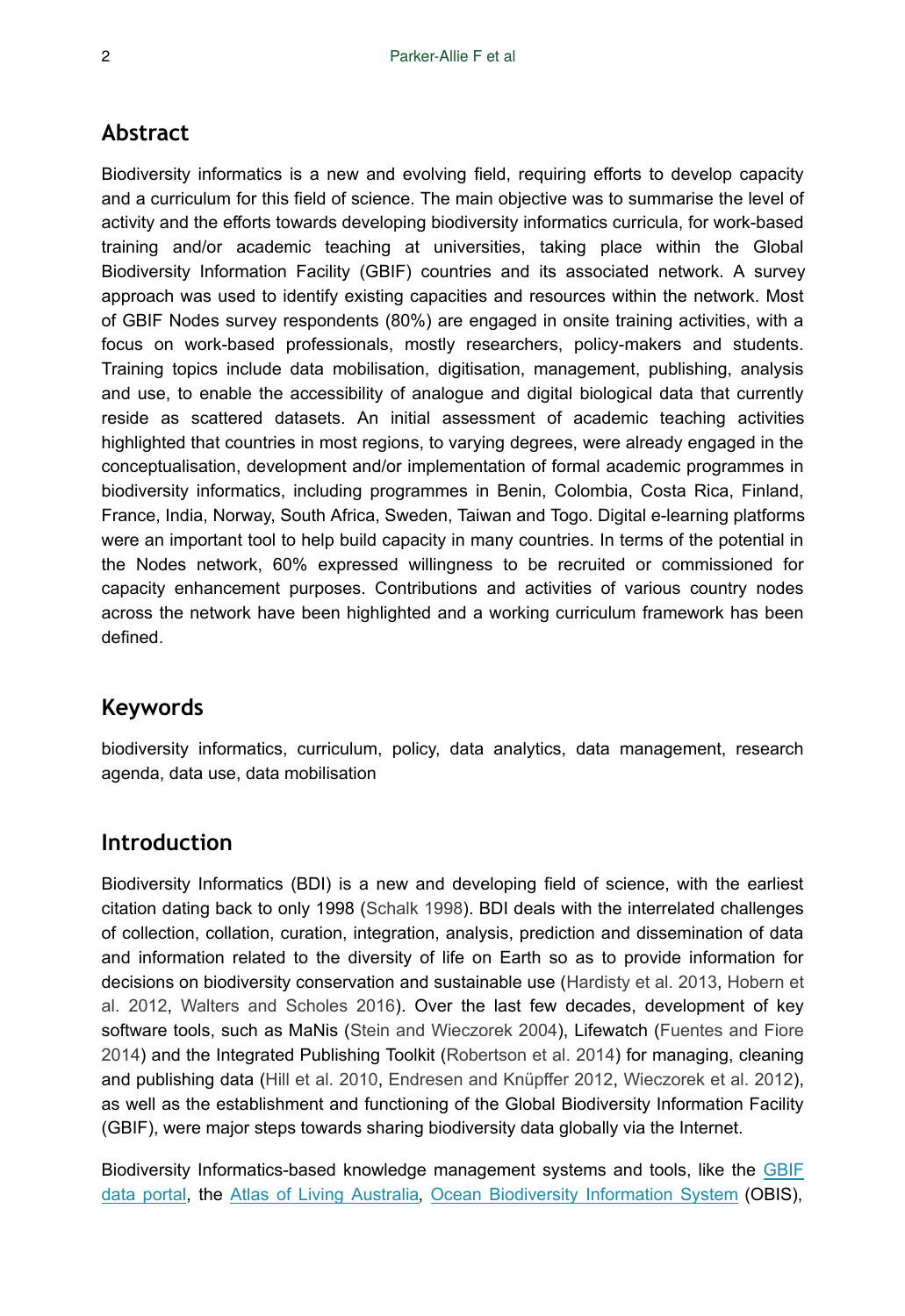[Lifewatch](https://www.lifewatch.eu/) etc., enable users to navigate and put to use vast quantities of biodiversity information, thereby advancing scientific research in areas, such as agriculture, biomedicine, biotechnology, environmental management, pest control, health, education and conservation ([GBIF Secretariat 2019\)](#page-22-3), amongst others; serving the economic and quality-of-life interests of society; and providing a basis from which our knowledge of the natural world can grow rapidly and in a manner that avoids duplication of effort and expenditure [\(OECD 1999](#page-22-4)). With many critical areas of applied science linked to human well-being like climate change, invasive alien species, agrobiodiversity, health and food security, affected by such a new and dynamically evolving field, the need for increased capacity enhancement in this area of science is important.

This recent and multidisciplinary field of science poses enormous challenges in training, recruitment and retention of personnel. An increase in the amount of skilled personnel to manage biodiversity data and the growing digital assets of organisations is also needed. Furthermore, graduates entering the working environment often do not have the combination of skills required to support the current practice in the workplace, with further work-based training then being required. This need for training may, however, be compromised by organisations which offer staff limited or no professional development opportunities.

Biodiversity informatics also remains largely without any formal synthesis, guide, textbook or summary. That is, no textbook dedicated to Biodiversity Informatics as a science exists to guide users through the steps involved and techniques used. Further, almost no undergraduate or postgraduate programmes exist that provide a comprehensive curriculum for the field ([Peterson and Ingenloff 2015\)](#page-23-5), except for a few emerging efforts. At the University of Abomey-Calavi, in Benin, a full Masters level degree in biodiversity informatics, has been initiated in October 2017 ([Ganglo 2017a](#page-21-1), [Ganglo 2017b](#page-21-2)). The [Biodiversity Informatics Training Curriculum \(BITC\)](http://biodiversity-informatics-training.org/) was initiated in 2012 by the University of Kansas, as a series of detailed training courses which were held across numerous sites in Africa [\(Peterson and Ingenloff 2015\)](#page-23-5). Video recordings, as well as presentations and lecture materials, of these courses were produced and uploaded on to Youtube and the full set of courses were presented as video and pdf formats teaching curriculum for the field [\(Peterson and Ingenloff 2015](#page-23-5)). A second phase of this effort is now underway, led by the University of Oxford ([University of Oxford 2018](#page-23-6), [Ingenloff et al. 2019](#page-22-5)). In South Africa, at the University of Western Cape (UWC), a 6-8 week Bachelor of Science Honours Elective with a focus on Biodiversity Information Management, has been available since 2012 as part of the Biodiversity and Conservation Biology (BCB) Honours degree. In addition, at UWC, biodiversity informatics components are included in the overall undergraduate degree, as part of the Environment and Sustainability Studies (ESS) course, which is a cross faculty degree, managed by the BCB Department. There are also some emerging efforts at the University of Arizona with a Biodiversity Informatics graduate short course in place, aimed at biology, engineering and information science students at the School of Information [\(University of Arizona 2021\)](#page-23-7). At the University of Florida, the [Integrated](https://www.idigbio.org/education) [Digitized Biocollections \(iDigBio\)](https://www.idigbio.org/education) and National Science Foundation (NSF) funded [Biodiversity Literacy in Undergraduate Education \(BLUE\)](https://www.biodiversityliteracy.com/) are initiatives focused on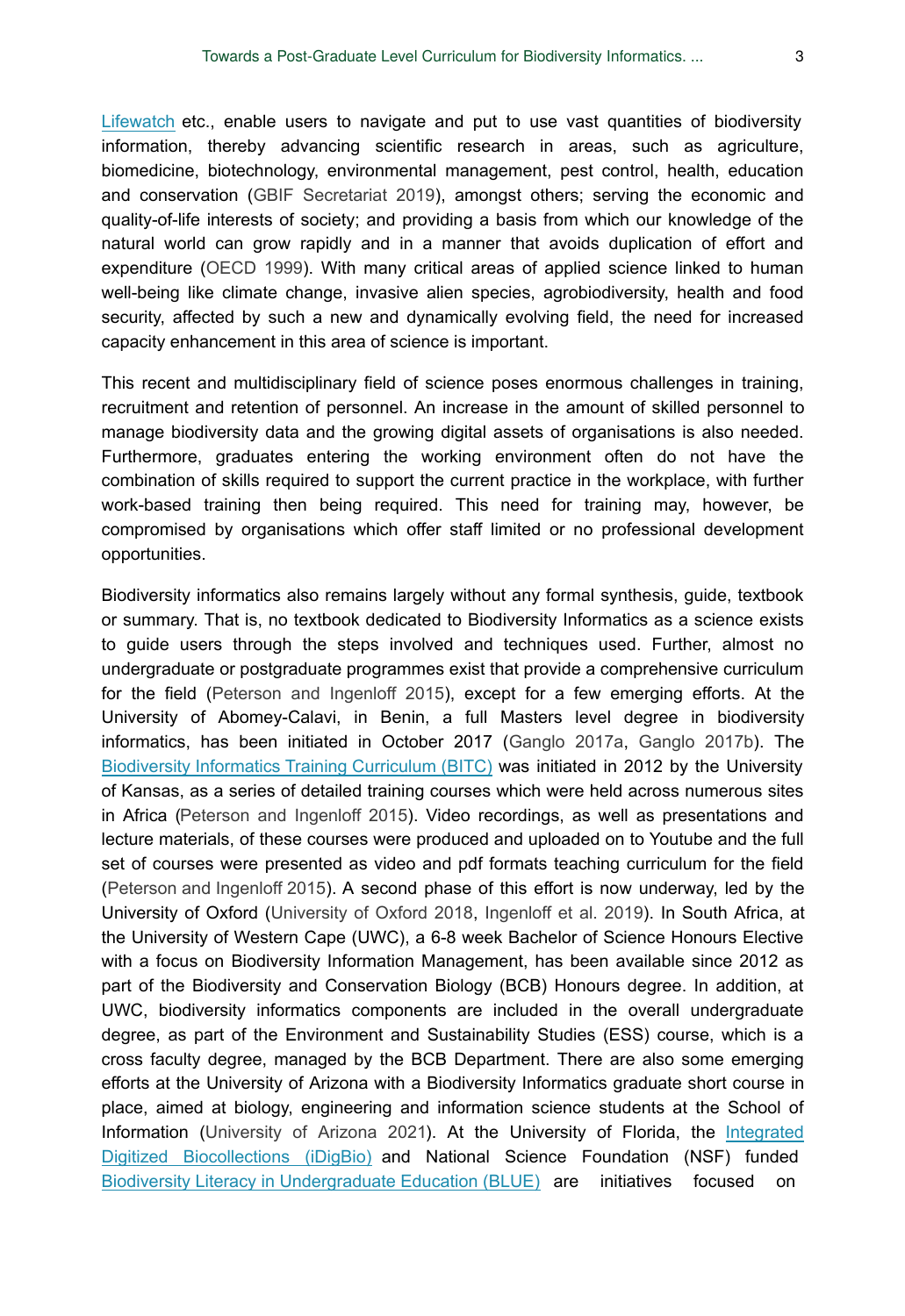providing training courses and the development of curriculum to support biodiversity data literacy and to grow a network of biodiversity researchers, data scientists and data-centric biodiversity educators ([Ellwood et al. 2020](#page-20-1)).

The current and traditional academic status of biodiversity informatics is that Information and Communications Technology (ICT) graduate programmes equip students with computational and informatics skills, whereas a traditional science degree equips graduates with the basics of biodiversity science. It is the combination of skills derived from the fields of both informatics and biodiversity that is at the core of the skill-set required by the biodiversity information scientist [\(Martellos et al. 2012\)](#page-22-6). This, especially as new technologies (e.g. mobile-cellular applications, the "internet of things", citizen scientist data) have created an exponential increase in the volume and types of data available, has created unprecedented possibilities for society and for conservation efforts [\(IEAG 2014,](#page-22-7) [Osawa 2019\)](#page-23-8). Biodiversity informatics tools and techniques become an enabler for the data-science-policy value chain, from monitoring biodiversity data and priorities, developing species and ecosystem assessments, developing biodiversity scenarios through analysis and modelling and effecting change through impacting governmental policy and supporting sustainable development goals (SDGs).

This paper proposes a framework for a globally-relevant biodiversity informatics curriculum, with contributions from the GBIF biodiversity information management community. It summarises the outcomes of a survey which was conducted prior to the GBIF Governing Board Nodes meeting held in Madagascar in October 2015 and provides recommendations for taking forward efforts in this area of work. The purpose of this paper is, therefore, to further disseminate the survey results and to advance efforts towards developing biodiversity informatics curricula content and to grow biodiversity informatics as a field of science. The initial survey results are summarised, some recommendations are outlined and the preliminary working curriculum framework is defined.

#### **Policy Context**

The availability of biodiversity data and information and our ability to use this information effectively, demonstrates a value for the evolving field of biodiversity informatics. Developing capacity in efficient mobilisation, management, publishing and use supports national strategies, which feed into international initiatives, including the Convention on International Trade in Endangered Species (CITES), Intergovernmental Platform on Biodiversity and Ecosystem Services (IPBES), Convention on Biological Diversity (CBD) Aichi Targets, United Nations Convention to Combat Desertification (UNCCD), United Nations Framework Convention on Climate Change (UNFCCC) and the Sustainable Development Goals (SDGs), which all require relevant, reliable and accurate data.

GBIF plays a unique role amongst international organisations in biodiversity informatics. It is the only body supported by national governments with a mandate for mobilisation and management of primary biodiversity data on all taxonomic groups, through the GBIF Memorandum of Understandings (MoUs) signed by government entities ([GBIF 2011\)](#page-21-3). At the national level, GBIF Nodes are the key coordinating bodies for GBIF-related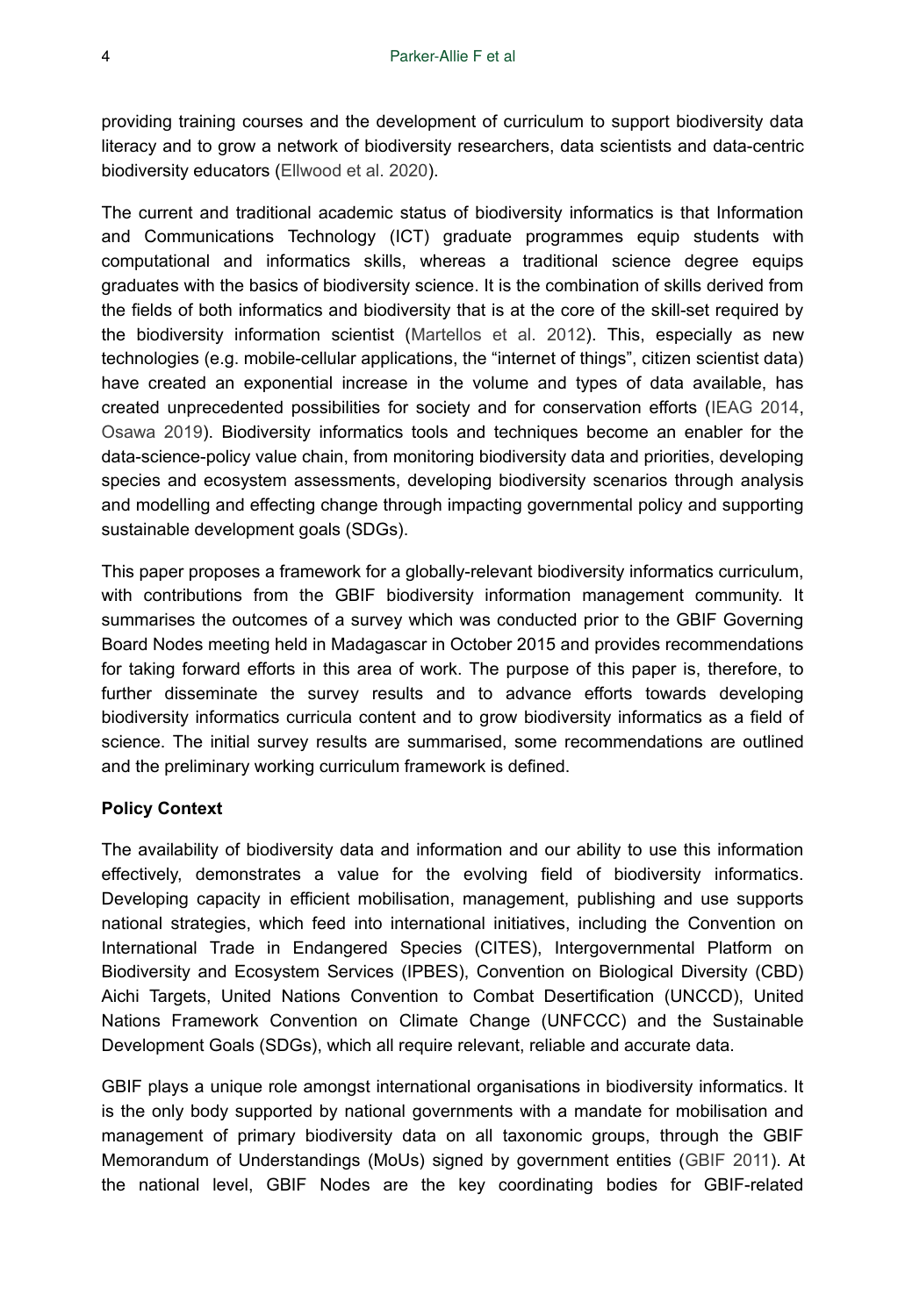biodiversity informatics activities (data mobilisation, management, use and publishing) in participant countries [\(GBIF Secretariat 2020\)](#page-22-8). Capacity enhancement has, therefore, been identified as critical to enabling the sharing of fit-for-use data, to fill data and knowledge gaps.

In March 2018, GBIF and IPBES signed a MoU, to ensure collaboration and that the activities of the two networks are complementary and closely aligned\*1. IPBES is an intergovernmental body which assesses the state of biodiversity and of the ecosystem services it provides to society. It thus produces data (although not raw primary data) and knowledge products to support the science-policy interface. Improving the availability of data and scientific information on biodiversity will strengthen the ability of countries to contribute to and benefit from IPBES activities, including the regional and thematic assessments $*^2$  $*^2$ . A number of strategic areas for collaboration relating to the data landscape can, therefore, be identified, with GBIF as a knowledge management platform and a resource for primary biodiversity data, including: 1) helping IPBES to identify and access biodiversity datasets relevant to IPBES assessments and indicators; 2) using knowledge gaps identified through IPBES assessments to help prioritise mobilisation of new data through GBIF's network of nodes and data publishers; 3) encouraging collaboration between GBIF's national nodes and IPBES national focal points; and 4) coordinating GBIF's capacity building activities to support data mobilisation and access relevant to IPBES.

Globally, an overwhelming majority of countries are signatory to the CBD and have strived to achieve the twenty Aichi Targets for biodiversity conservation, through the Global Strategic Plan for Biodiversity 2011-2020 ([CBD 2010](#page-20-2)). GBIF is an observer to the CBD and actively participates on several Technical Committees. As a member of the Biodiversity Indicators Partnership (BIP), the number of species occurrence records published through GBIF provides an indicator of progress towards Aichi Target 19 on sharing of data and knowledge<sup>\*3</sup>. This may be disaggregated to national or regional level.

Building capacity in biodiversity informatics would, therefore, respond directly to globally agreed priorities for accelerated action to achieve targets on biodiversity conservation and sustainable development. This latter ultimately aims to end poverty, increase food security, promote education, fight inequality and injustice and tackle climate change. Capacity enhancement through either work-based or academic training is, therefore, critical.

## **Material and methods**

A GBIF Nodes thematic group was established prior to the GBIF Nodes Meeting in October 2015, with the aim of getting a clear idea of how the GBIF biodiversity informatics community is contributing to development and implementation of biodiversity informatics curricula. Such curricula would support both work-based training of biodiversity informatics professionals and academic teaching at academic institutions, in their national, regional or global contexts. Specifically, it was intended to get an idea of how the GBIF community can contribute to the growing field of biodiversity informatics going forward.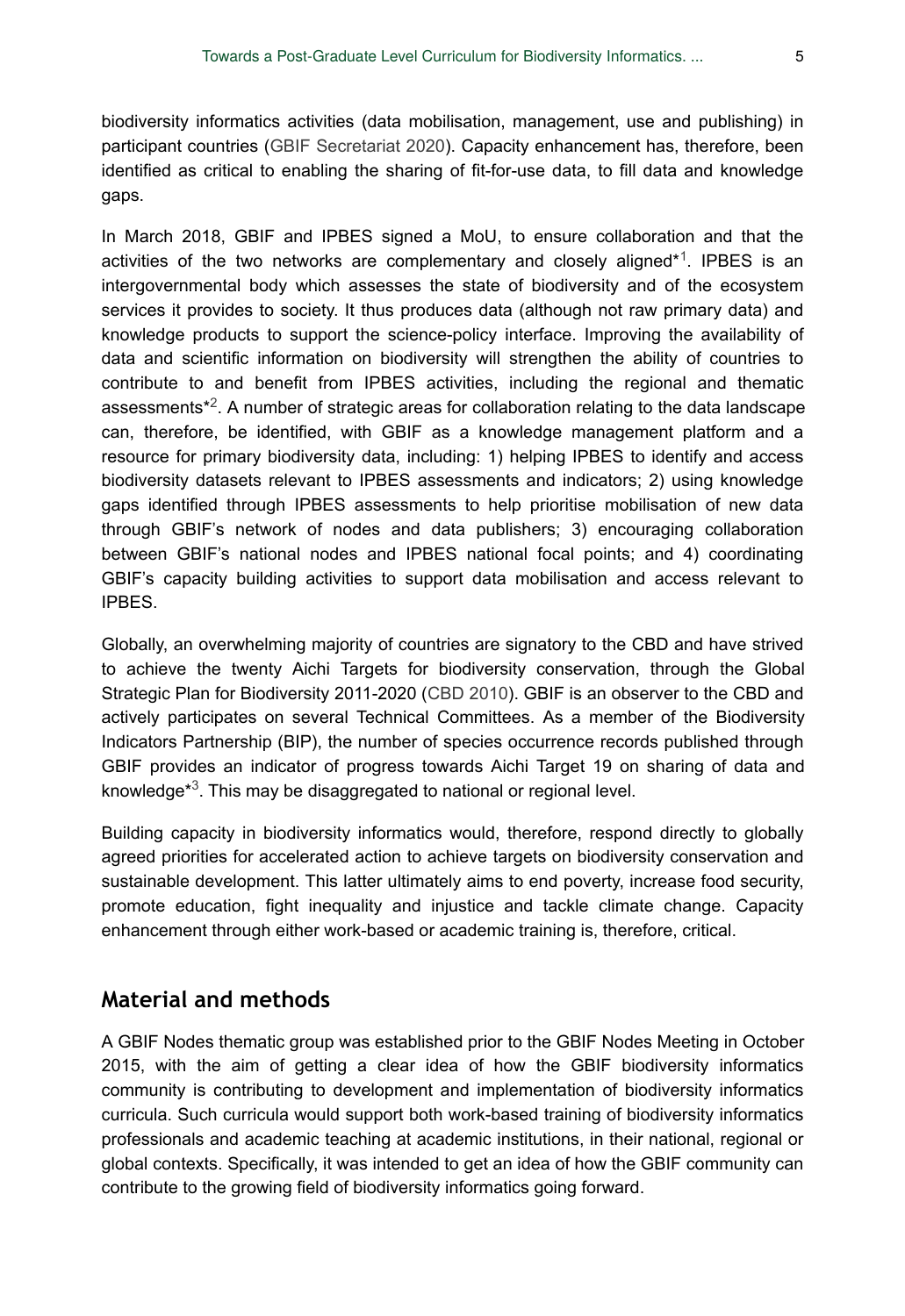Two interventions were planned and executed before the 2015 GBIF Nodes meeting, to assess current levels of activity in the GBIF network. Interventions included: (1) A survey conducted before the meeting and (2) two curricula frameworks disseminated for comment and input.

#### **Survey Method**

The survey was divided into two components, a first part with six questions that all node managers were invited to answer and a second part with ten more detailed questions to be answered by those with a higher activity level in the field. The survey, including the responses by participants, is provided as supplementary information.

#### **Frameworks: Curricula for Biodiversity Informatics**

Two curriculum frameworks were provided as a basis for discussion, each aiming to outline comprehensive BDI courses at the Honours or Masters level or for professional workbased training. The two documents included the Biodiversity Informatics Training Curriculum Version 1.2 ([Peterson and Ingenloff 2015](#page-23-5)) and a parallel curriculum prepared by Parker-Allie as a component of a research study, to produce a conceptual framework for developing the field of biodiversity informatics in South Africa. The production of the second curriculum (Parker-Allie et al., in prep), is part of an initiative to develop a curriculum for further implementation, as part of a 5-year strategy to develop capacity in biodiversity informatics in South Africa\*<sup>4</sup>.

In the facilitated session at the GBIF Nodes meeting, existing initiatives across the broader community were also considered, highlighted and discussed, including activity by the Biodiversity Information Standards TDWG Interest Group on Biodiversity Informatics Curriculum<sup>[\\*](#page-24-4)5</sup> and the Biodiversity Informatics Training Curriculum<sup>\*6</sup>.

## **Data resources**

The results of the survey is presented here as supplementary information in Suppl. material [1.](#page-24-6)

# **Results**

## **Part One of the Survey**

Responses were received from 31 individuals in 23 countries (GBIF Nodes) and five international and intergovernmental organisations from five continents (Fig. [1\)](#page-6-0). This respondent pool is a small, but diverse group of respondents representing a wide array of professional positions, including Node Managers and/or Nodes staff. The respondents to the survey also occupy a range of professional positions including professors (all ranks), scientists, database specialists, ICT specialists and knowledge system engineers, directors, managers etc. The survey also indicated that some individuals support GBIF-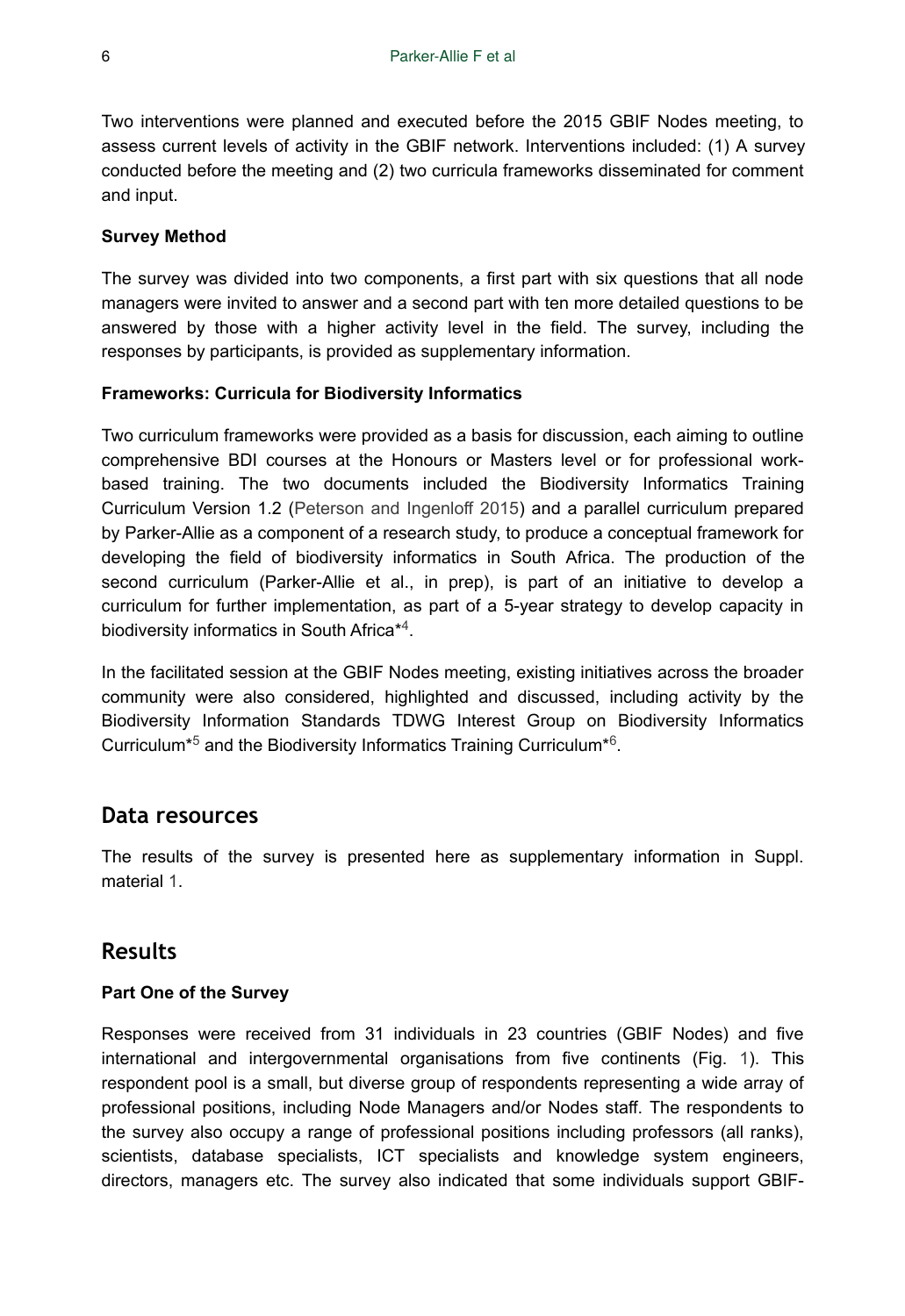related activities on a full-time basis, whereas for others, this may only be a part-time activity.

<span id="page-6-0"></span>

## Figure 1. doi

Map depicting GBIF Voting and Associated Countries, as well as the survey respondents from GBIF Nodes and GBIF Associated International Organisations.

<span id="page-6-1"></span>

| a                                                                                                                     |                         |                                                                                                                                 | b                                          |                |                                                                                                       | c                                                                 |                         |                                                                                                                |    |          |            |  |  |                |          |    |
|-----------------------------------------------------------------------------------------------------------------------|-------------------------|---------------------------------------------------------------------------------------------------------------------------------|--------------------------------------------|----------------|-------------------------------------------------------------------------------------------------------|-------------------------------------------------------------------|-------------------------|----------------------------------------------------------------------------------------------------------------|----|----------|------------|--|--|----------------|----------|----|
| Disserrinatio.                                                                                                        |                         | General infor                                                                                                                   |                                            |                | Universities                                                                                          |                                                                   |                         |                                                                                                                |    |          |            |  |  |                |          |    |
| Onsite cours.                                                                                                         |                         | Digitization a.                                                                                                                 |                                            |                | Universities.                                                                                         |                                                                   |                         |                                                                                                                |    |          |            |  |  |                |          |    |
| Blended-lear<br>Full online co.<br>Live webinary<br>Educational v.<br>Adaptation a.<br>Collaborative<br>Short stays t |                         | Management.<br>Analysis and.<br>Other                                                                                           |                                            |                | Universities.<br>Other educat<br>Research or.<br>Policy instituti.                                    |                                                                   |                         |                                                                                                                |    |          |            |  |  |                |          |    |
|                                                                                                                       |                         |                                                                                                                                 |                                            |                |                                                                                                       |                                                                   |                         | $\theta$                                                                                                       | 15 | 26<br>20 | Other GBIF |  |  |                |          |    |
|                                                                                                                       |                         |                                                                                                                                 |                                            |                |                                                                                                       |                                                                   |                         | None of the a                                                                                                  |    |          |            |  |  | None of the a. |          |    |
|                                                                                                                       |                         |                                                                                                                                 |                                            |                |                                                                                                       |                                                                   |                         | Other                                                                                                          |    |          |            |  |  | Other          |          |    |
|                                                                                                                       |                         |                                                                                                                                 |                                            |                |                                                                                                       |                                                                   |                         | 10                                                                                                             | 15 | 20       |            |  |  | r.<br>$\alpha$ | 10<br>15 | 20 |
|                                                                                                                       |                         | Question 1. Please select the items that describe the<br>training and capacity enhancement activities organized by<br>your Node |                                            |                | Question 2. Which TOPICS are you currently covering<br>in your training and dissemination activities? |                                                                   |                         | Question 3. Do you COLLABORATE with other organizations<br>in training and educational activities? Which ones? |    |          |            |  |  |                |          |    |
| <b>Answer Choices</b>                                                                                                 |                         | <b>Response Percentage</b>                                                                                                      | <b>Answer Choices</b>                      | Response       |                                                                                                       | <b>Percentage Answer Choices</b>                                  | Response                | Percentage                                                                                                     |    |          |            |  |  |                |          |    |
| Dissemination events about GBIF<br>and Biodiversity Informatics                                                       | 22                      | 71%                                                                                                                             | General information<br>about GBIF          | 24             | 77%                                                                                                   | Universities and other tertiary<br>education institutions: Master | 15                      | 48%                                                                                                            |    |          |            |  |  |                |          |    |
| Onsite courses and workshops                                                                                          | 25                      | 81%                                                                                                                             | Digitization and                           | 29             | 94%                                                                                                   | level                                                             |                         |                                                                                                                |    |          |            |  |  |                |          |    |
| Blended-learning courses and                                                                                          | $\overline{\mathbf{3}}$ | 10%                                                                                                                             | publishing of<br>biodiversity data         |                |                                                                                                       | Universities and other tertiary<br>education institutions: Post-  | 10                      | 32%                                                                                                            |    |          |            |  |  |                |          |    |
| workshops (part online, part                                                                                          |                         |                                                                                                                                 |                                            | 20             | 65%                                                                                                   | graduate level                                                    |                         |                                                                                                                |    |          |            |  |  |                |          |    |
| onsite)                                                                                                               |                         | 16%                                                                                                                             | Management and<br>curation of biodiversity |                |                                                                                                       | Universities and other tertiary                                   | 11                      | 36%                                                                                                            |    |          |            |  |  |                |          |    |
| Full online courses and workshops                                                                                     | 5                       |                                                                                                                                 | data (including data                       |                |                                                                                                       | education institutions: Under-                                    |                         |                                                                                                                |    |          |            |  |  |                |          |    |
| Live webinars                                                                                                         | $\overline{\mathbf{2}}$ | 7%                                                                                                                              | quality related issues)                    |                |                                                                                                       | graduate level                                                    |                         |                                                                                                                |    |          |            |  |  |                |          |    |
| Educational videos and other<br>multimedia resources                                                                  | $\mathbf{9}$            | 29%                                                                                                                             | Analysis and use of                        | 17             | 55%                                                                                                   | Other educational institutions                                    | $\overline{9}$          | 29%                                                                                                            |    |          |            |  |  |                |          |    |
| Adaptation and distribution of text-                                                                                  | 16                      | 52%                                                                                                                             | biodiversity data                          | $\overline{2}$ |                                                                                                       |                                                                   | 23                      | 74%                                                                                                            |    |          |            |  |  |                |          |    |
| based materials                                                                                                       |                         |                                                                                                                                 | Other                                      |                | 7%                                                                                                    | Research organizations: training<br>of working professionals      |                         |                                                                                                                |    |          |            |  |  |                |          |    |
| Collaborative capacity                                                                                                | 21                      | 68%                                                                                                                             |                                            |                |                                                                                                       |                                                                   |                         |                                                                                                                |    |          |            |  |  |                |          |    |
| enhancement activities with other<br>nodes                                                                            |                         |                                                                                                                                 |                                            |                |                                                                                                       | Policy institutions: training of<br>working professionals         | 13                      | 42%                                                                                                            |    |          |            |  |  |                |          |    |
| Short stays to/from related<br>organizations                                                                          | 8                       | 26%                                                                                                                             |                                            |                |                                                                                                       | Other GBIF Nodes                                                  | 23                      | 74%                                                                                                            |    |          |            |  |  |                |          |    |
| None of the above                                                                                                     | $\Omega$                | 0%                                                                                                                              |                                            |                |                                                                                                       | None of the above                                                 | $\overline{\mathbf{2}}$ | 7%                                                                                                             |    |          |            |  |  |                |          |    |
| Other                                                                                                                 |                         | 3%                                                                                                                              |                                            |                |                                                                                                       | Other                                                             | $\overline{\mathbf{3}}$ | 10%                                                                                                            |    |          |            |  |  |                |          |    |

#### Figure 2. doi

The training and capacity enhancement activities of the GBIF Nodes (questions detailed in the survey are included as supplementary information): a) Q1 describes the training and capacity enhancement activities of the Node; b) Q2 topics currently being covered by training and capacity enhancement activities; c) Q3 shows organisations with which Nodes are collaborating in relation to training and capacity enhancement activities.

The first component of the survey showed the training and capacity enhancement activities of the GBIF Nodes (Fig. [2](#page-6-1)). Results indicated that 80% of GBIF Nodes conduct on-site courses and workshops related to GBIF and biodiversity informatics (Fig. [2a](#page-6-1)), often (68%) as collaborative capacity enhancement activities with other Nodes. Survey respondents use various mechanisms to enable training, with > 50% using text-based materials and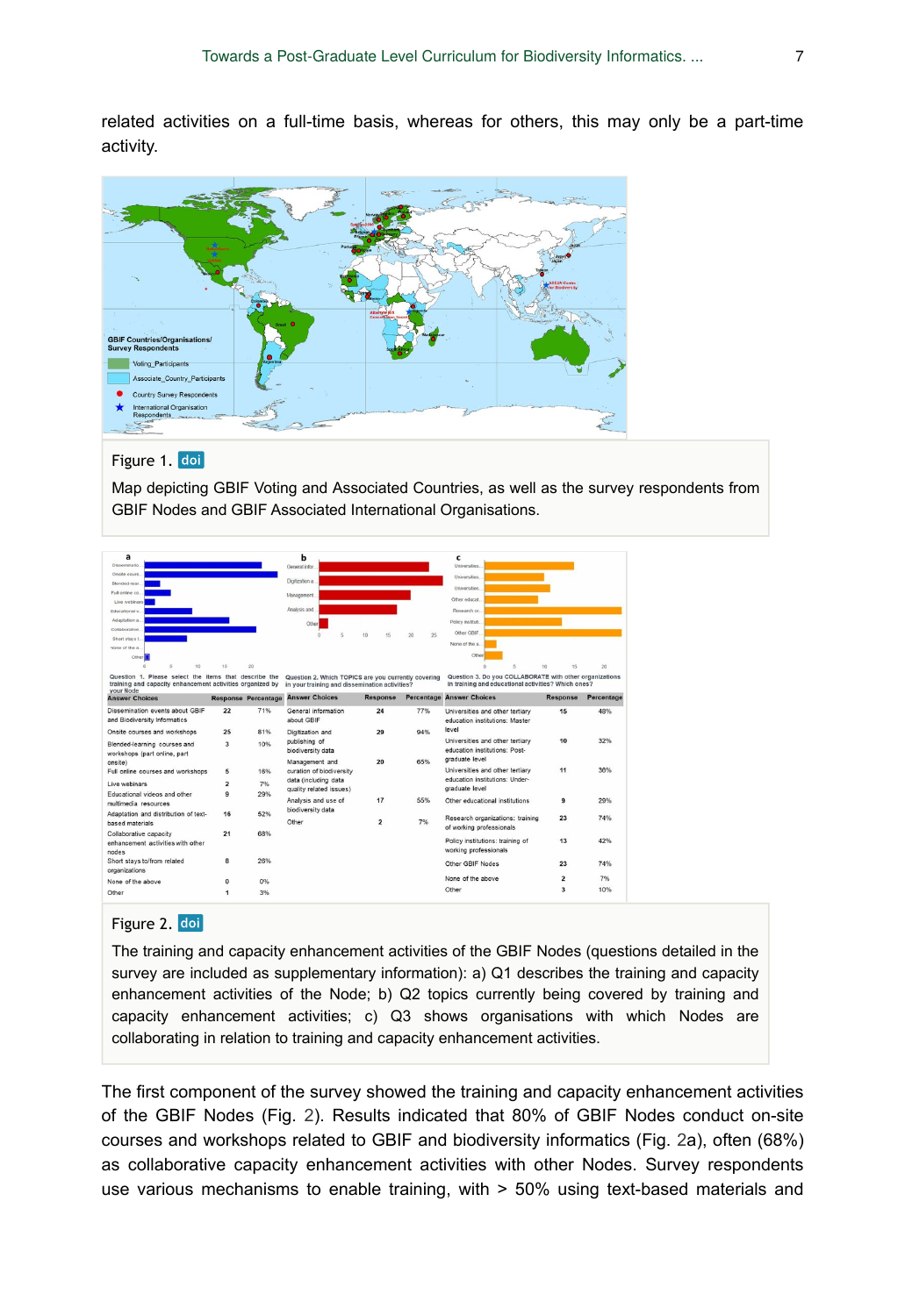almost 30% using various digital means, such as online platforms and courses, live webinars, educational videos and multimedia resources. About 16% of respondents indicated that they were conducting full online courses; only 7% indicated that live webinars are being presented.

Most topics covered in Node training activities included principally digitisation and publishing of biodiversity data, followed by management, curation and analysis of biodiversity data (Fig. [2](#page-6-1)b). Training by the informatics community is predominantly focused on the training of work-based professionals, with research and policy institutions making up approximately 74% and 42%, respectively, of the target audience (Fig. [2c](#page-6-1)). Other undergraduate and postgraduate students, based at universities and other tertiary education institutions, make up 36-48% of the core audience for training and capacity building efforts.

Survey respondents were asked to provide a reference, including a URL link or publication, to their training and dissemination activities (question 5 of survey). Table [1](#page-7-0) provides a list of websites, based on the survey outcomes, that can be accessed and explored for relevant events, initiatives, tools and training resources, for further dissemination of new knowledge related to biodiversity informatics theory and practice. Further to this list, a number of other highly relevant URLs, which were also identified in the facilitated discussion session at the Nodes Meeting in Madagascar in 2015, also provide accessibility to key training resources including [https://www.gbif.org/resource/,](https://www.gbif.org/resource/search) as well as the <https://datacarpentry.org/lessons/> which includes various domains, such as ecology, biology and genomics curricula. The <http://biodiversity-informatics-training.org/> is a fundamental resource for biodiversity informatics teaching and training. Here a number or training modules, with available training resources, such as presentations and video recordings, have been developed and are freely available for download. The courses and content provided include topics such as building biodiversity informatics institutions, data capture, data cleaning, data publishing, data analysis, national biodiversity diagnoses, species descriptions, ecological niche modelling and public health applications. Another very useful resource identified outside the survey results, includes the URL of the Integrated Digitized Biocollections (iDigBio), the National Resource for Advancing Digitization of Biodiversity Collections (ADBC) funded by the National Science Foundation [https://www.idigbio.org/wiki/index.php/Digitization\\_](https://www.idigbio.org/wiki/index.php/Digitization_Resources) [Resources](https://www.idigbio.org/wiki/index.php/Digitization_Resources).

#### <span id="page-7-0"></span>Table 1.

List of Uniform Resource Locators (URLs) providing training and dissemination information including events, activities and relevant resources of Nodes.

| URL                                                                                                                                     | <b>GBIF Node / Hosting Institutions</b>                                             |
|-----------------------------------------------------------------------------------------------------------------------------------------|-------------------------------------------------------------------------------------|
| 1. https://drive.google.com/folderview?id=0B-WDk-<br>H2QjRKfk9leWxPTGtLRTZvdjkw NzNjNWZMc1hze<br>HUzUWNFVDIhdDBTRTA3akMxNkE&usp=sharing | Species 2000, Naturalis Biodiversity Centre,<br>(GBIF Participant Organisation)     |
| 2. http://www.gbif.es/en/formacion_ppal.php                                                                                             | GBIF-Spain; Real Jardín Botánico - CSIC<br>(Higher Council of Scientific Research); |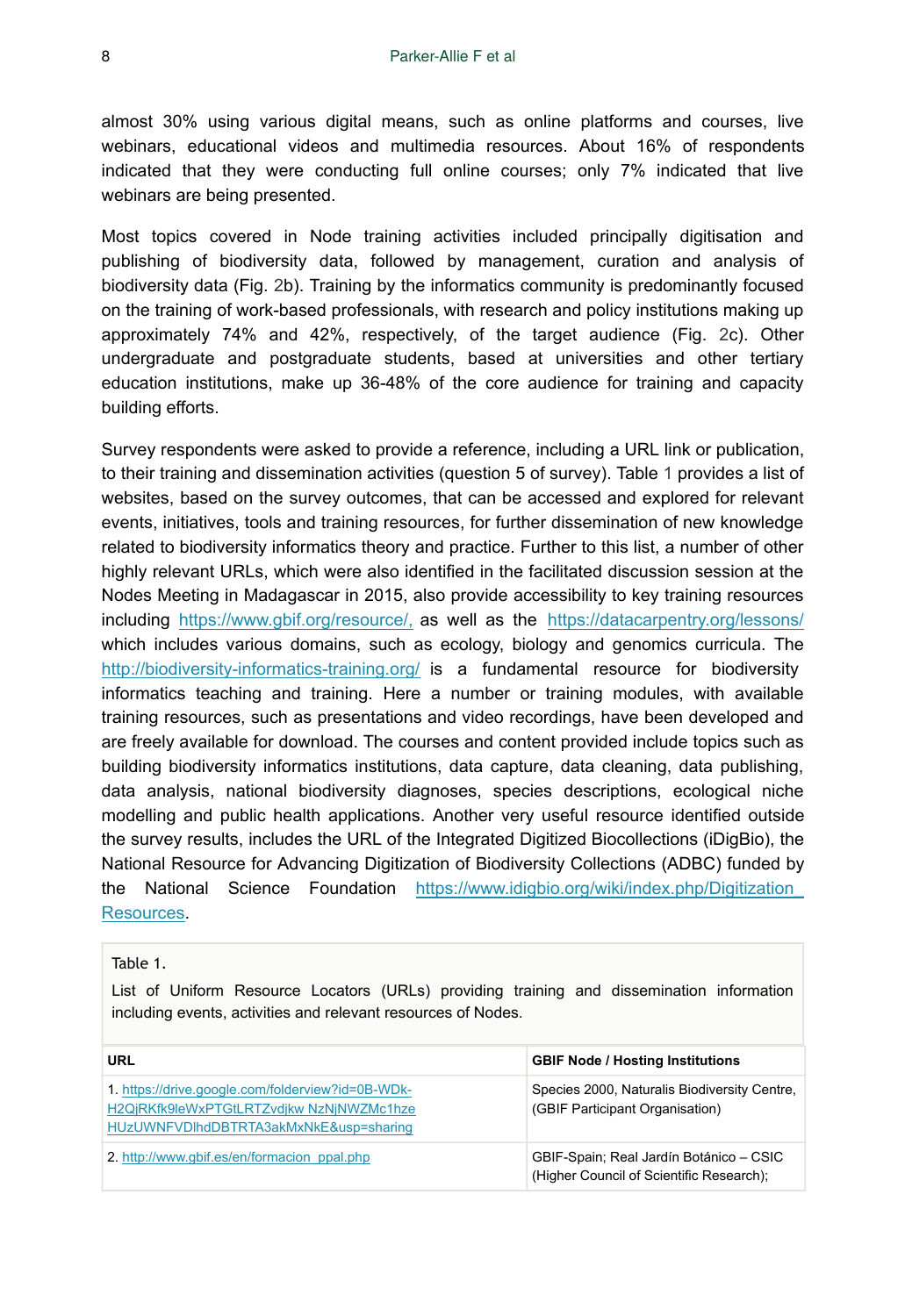| <b>URL</b>                                                                                                                                                                                                                                                                                                                                       | <b>GBIF Node / Hosting Institutions</b>                                                                                                                                                                                                                                                                        |
|--------------------------------------------------------------------------------------------------------------------------------------------------------------------------------------------------------------------------------------------------------------------------------------------------------------------------------------------------|----------------------------------------------------------------------------------------------------------------------------------------------------------------------------------------------------------------------------------------------------------------------------------------------------------------|
| 3. http://www.nabismaster.org/BL7035.php                                                                                                                                                                                                                                                                                                         | Nordic Academy of Biodiversity and<br>Systematic Studies - A collaboration<br>between universities including:<br>Norwegian University of Science and<br>Technology, University of Oslo, Lund<br>University, Stockholm University, University<br>of Gothenburg, Uppsala University,<br>University of Copenhagen |
| 4. http://www.gbif.de/evertebrata2/zoologie portal                                                                                                                                                                                                                                                                                               | <b>GBIF Germany</b>                                                                                                                                                                                                                                                                                            |
| 5. http://www.gbif.no/events/                                                                                                                                                                                                                                                                                                                    | GBIF Norway, Natural History Museum,<br>University of Oslo                                                                                                                                                                                                                                                     |
| 6. https://sibcolombia.net/formacion/                                                                                                                                                                                                                                                                                                            | GBIF Columbia, Instituto de Investigación<br>de Recursos Biológicos Alexander von<br><b>Humboldt</b>                                                                                                                                                                                                           |
| 7. http://chm.aseanbiodiversity.org/thws/                                                                                                                                                                                                                                                                                                        | Asean Centre for Biodiversity                                                                                                                                                                                                                                                                                  |
| 8. http://www.gbif.fr/page/infos/formations                                                                                                                                                                                                                                                                                                      | GBIF France; Muséum National d'Histoire<br>Naturelle                                                                                                                                                                                                                                                           |
| 9. http://www.rebioma.net                                                                                                                                                                                                                                                                                                                        | Wildlife Conservation Society Madagascar                                                                                                                                                                                                                                                                       |
| 10. https://www.gbif.pt/formacao                                                                                                                                                                                                                                                                                                                 | GBIF Portugal, Higher Institute of Agronomy,<br>University of Lisbon                                                                                                                                                                                                                                           |
| 11. http://www.sibbr.gov.br and https://sibbr.gov.br/page/videos-<br>tutoriais.html                                                                                                                                                                                                                                                              | GBIF Brazil, Ministry of Science,<br>Technology, Innovation and Communication                                                                                                                                                                                                                                  |
| 12. http://www.gbifbenin.org/node/118                                                                                                                                                                                                                                                                                                            | GBIF Benin, University of Abomey-Calavi                                                                                                                                                                                                                                                                        |
| 13. www.conabio.gob.mx                                                                                                                                                                                                                                                                                                                           | GBIF Mexico, The National Commission for<br>the Knowledge and Use of Biodiversity<br>(CONABIO)                                                                                                                                                                                                                 |
| 14. http://vertnet.org/resources/workshops.html                                                                                                                                                                                                                                                                                                  | VertNet is a collaborative project with core<br>team members from Universities of<br>California, Colorado, Kansas and Tulane<br>and partners from a range of biodiversity<br>projects.                                                                                                                         |
| 15. www.danbif.dk                                                                                                                                                                                                                                                                                                                                | GBIF Node Denmark, University of<br>Copenhagen                                                                                                                                                                                                                                                                 |
| 16. http://www.natureserve.org/conservation-tools/training                                                                                                                                                                                                                                                                                       | NatureServe (GBIF Participant<br>Organisation)                                                                                                                                                                                                                                                                 |
| 17. http://biodiversityadvisor.sanbi.org/<br>http://biodiversityadvisor.sanbi.org/participation/sanbi-gbif-learning-<br>network/<br>http://biodiversityadvisor.sanbi.org/participation/biodiversity-<br>information-management-forum/biodiversity-information-<br>management-forum-2/<br>18. http://taibif.tw/en/zh-gbif-training-materials-page | GBIF South Africa (SANBI-GBIF), South<br>African National Biodiversity Institute<br>GBIF Japan, Tokyo Metropolitan University                                                                                                                                                                                  |
| https://www.gbif.jp/v2/activities/                                                                                                                                                                                                                                                                                                               |                                                                                                                                                                                                                                                                                                                |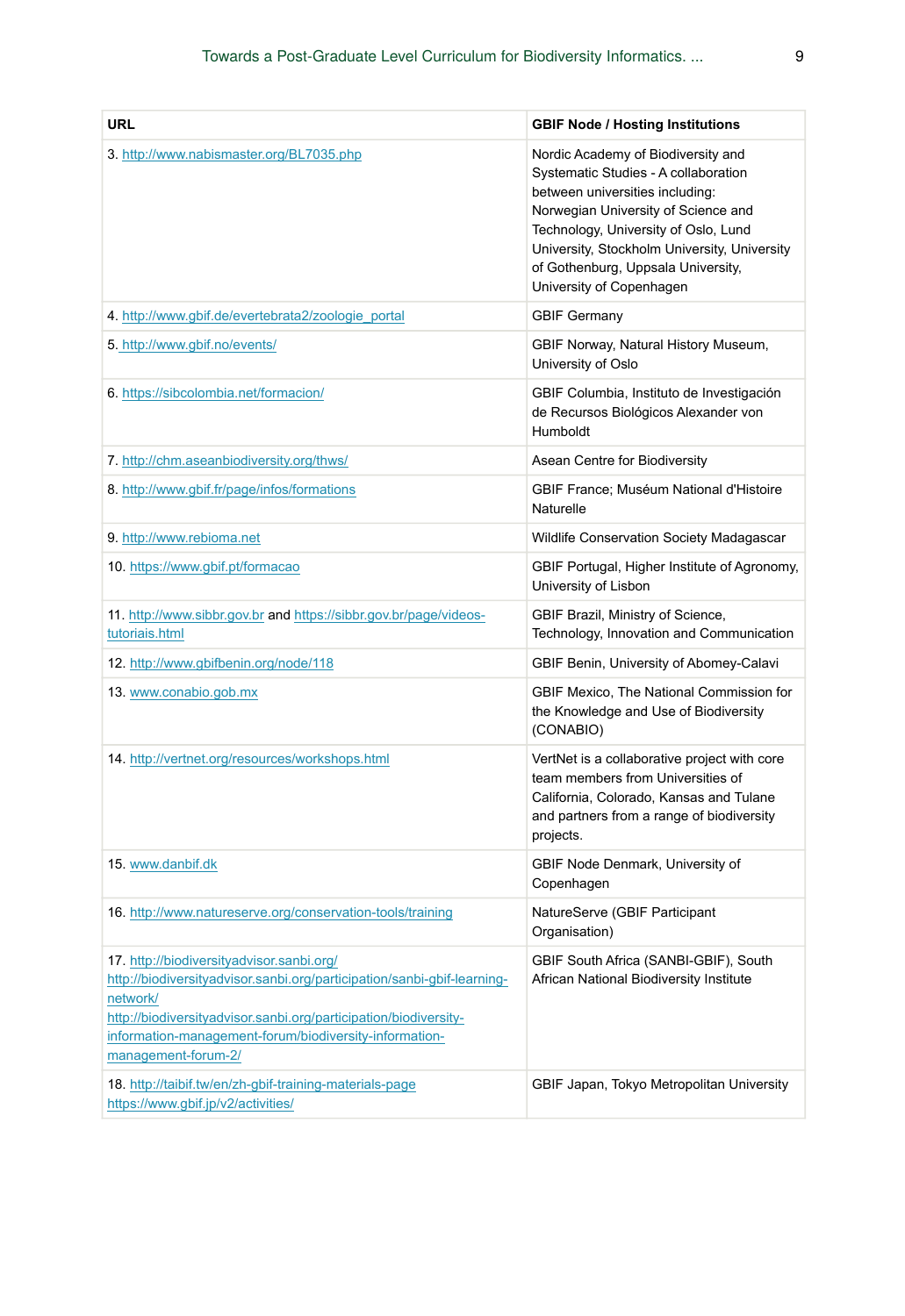#### **Part two of the Survey**

#### **National biodiversity informatics educational activities**

In the second component of this survey, 22 of the 31 initial survey participants continued to the latter half of the survey, which requested more detailed information, at the national level. An initial assessment of academic teaching activities highlighted that several countries, to varying degrees, were already engaged in conceptualisation, development and implementation of formal academic programmes in BDI.

In this regard, both Benin and South Africa engaged in developing postgraduate curricula and implementing teaching activities at the tertiary/university level. Benin has developed a BDI curriculum for an MSc Masters Level course at the University of Abomey-Calavi and initiated implementation in October 2017. South Africa engaged in the rollout of a Biodiversity Information Management course at the BSc Honours level, at the University of Western Cape (2012-2016). In Scandinavian countries, at the time of the survey in 2015, biodiversity informatics was starting to be integrated into university training programmes, including recent academic professorships in biodiversity informatics at the Norwegian University of Science and Technology in Trondheim and the University of Bergen. Survey results also indicated that most Swedish universities are open to teaching or already teach BDI elements to some (basic) extent, but normally not at the undergraduate stage.

Further, in Europe, survey results indicate that the Spanish Node is involved in teaching BDI-related content at the Masters level and in France, the objectives of the Global Biodiversity Information Facility (GBIF) have been introduced into a course on Systematics and Biodiversity Informatics. It is noteworthy that the Scientific Coordinator of GBIF France holds a Professorship at the University of Paris, which can positively impact the field of BDI nationally. It is useful to note also that, while not specifically mentioned as an outcome of the survey, biodiversity informatics curriculum has also been taught in at least one university in Spain, The University of Navarra (UNAV) since approximately 2010, at the undergraduate level and at the Master's level since about 2015.

Survey results have indicated that Latin American countries, such as Brazil and Colombia, have considered BDI courses at the tertiary level. In Colombia, the GBIF Node is working with at least four universities that are willing to adopt courses on this topic. In the facilitated discussion, which took place at the Nodes meeting (which also provided an opportunity for engagement and elaboration of the details of the survey), it was identified that, in Costa Rica, the Instituto Nacional de Biodiversidad (INBIO) is in the process of reinstating a UNESCO Chair in Biodiversity Informatics at the Technological Institute of Costa Rica. Further follow-up discussions with academics also clarified that here, a one-semester graduate-level course called "Introduction to Biodiversity Informatics" is taught annually (E. Mata, personal communication). Followup discussions with academics also identified that, in Mexico, there are three courses at two universities, focused on data analysis. Here, many students do two of the three courses to get up to speed (A. Townsend Peterson, personal communication).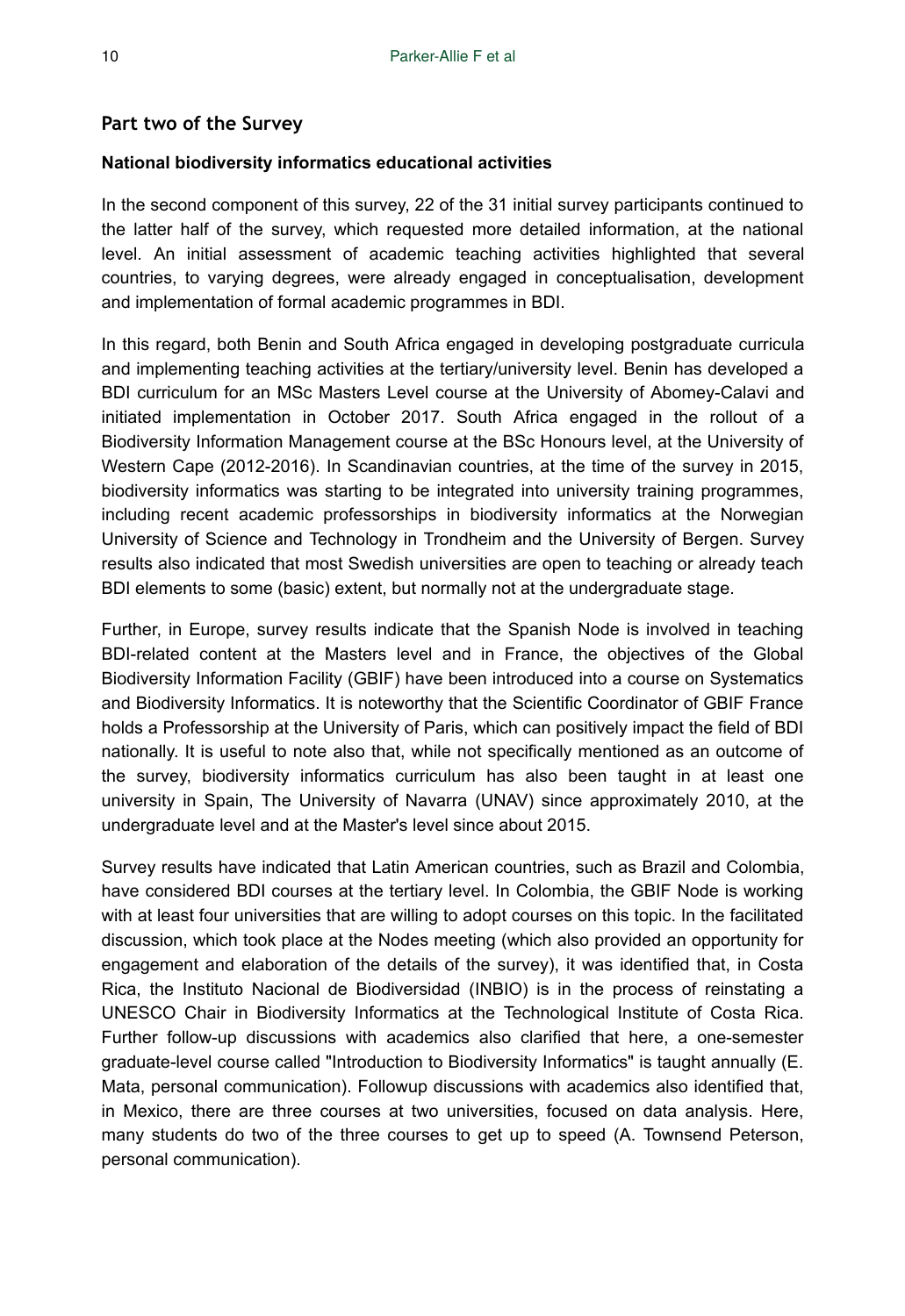In the Asian region, the survey results indicated that the Wildlife Institute of India has implemented a one-week biodiversity informatics component, within a larger module of landscape ecology in a two-year Masters in Wildlife Science course. The survey also identified educational activities conducted by the Taiwanese and Japan Nodes, through the Biodiversity Information Fund for Asia (BIFA). Follow-up discussions with the Nodes, however, identified that the Taiwanese and Japan Nodes implemented a workshop in biodiversity informatics in 2016 [\(https://sites.google.com/site/2016bifabic/\)](https://sites.google.com/site/2016bifabic/), which resulted in a draft of a Biodiversity Informatics Cookbook with some teaching slides. The workshop training presentations, as well as the draft Cookbook, are all accessible online $*^7$ .

Other information reported in the survey indicated that several of the survey participants were also engaged in Masters, PhD and postdoctoral student supervision or management and/or had developed projects to support students.

## **Harnessing the potential of the Nodes Community to support BDI teaching and work-based training**

Most survey participants (67%) indicated that they would be willing to make their course content openly available, to support, further rollout and uptake of BDI as a field of science. A few countries are looking at further expanding their efforts in BDI courses and degrees, although constraints here included funding, time and resources. Nodes are involved primarily in work-based training and some have indicated that they could expand their programmes for practitioners, but not necessarily into a more academic (university) context, as academic teaching in BDI was not seen as a core function of GBIF Nodes. However, other European countries, such as Norway, Sweden and France, indicate involvement in student projects and undergraduate training.

On the African continent, countries such as South Africa and Benin have fostered academic partnerships with institutions of higher learning and are facilitating the development of biodiversity informatics as a field of science. In South Africa, an extended curriculum (BSc. Honours) for Biodiversity Information Management has been developed and SANBI is engaging with additional universities to consider the roll-out of a BDI course. SANBI-GBIF has also developed a five-year strategic plan, which includes bringing Honours, Masters and PhD students on board, as well as informatics expertise, at the regional and international level. It has, thus far, been instrumental in funding two postdoctoral students in the area of Biodiversity Informatics Research Strategy development and producing innovative research into relevant biodiversity informatics tools and applications. SANBI-GBIF is also working with national government to put in place a Research Chair for Biodiversity Informatics. In Benin, two Masters level students from the BDI programme upgraded from the 2020 academic year and registered as PhD students in the BDI programme. These students, were amongst the first cohort who successfully achieved their Masters degrees in the programme.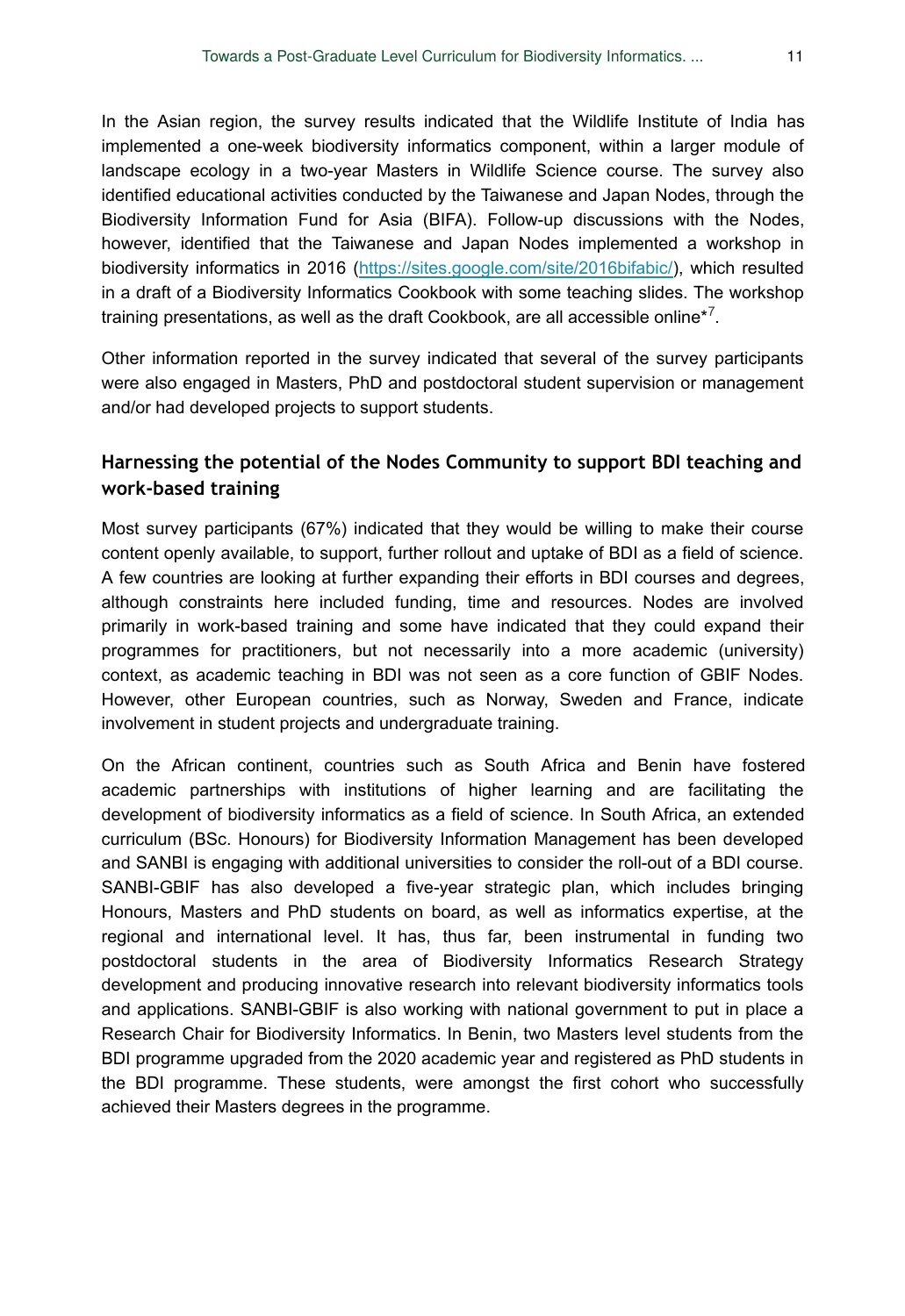## **E-learning**

In part one of the survey, we identified that digital platforms were being used by some countries as a medium to facilitate training. In part 2 of the survey, we identified four Nodes that were using e-learning platforms. Spain has been implementing an e-learning platform since 2010 and 34 online courses have been carried out since then, providing training to 400 students from 16 countries. The platform used by Spain from 2010-2017 was ATutor, which was substituted in 2017 by Chamilo, which allows online access to learning materials and distance-learning courses. In France, content such as data publication, data quality and data papers, are being taught through an e-learning platform and, in other instances, tools such as Adobe Captivate, are being used.

## **Research Agenda**

We posed the question to the research community as to what they considered to be the key research questions that can be addressed through biodiversity informatics and what were the global priorities for BDI. Some respondents felt that biodiversity informatics is a methodological science, an approach and methodology that should be used as a tool. One great possibility with informatics is to explore data to find trends that are not visible in existing data. It could, therefore, be used to discover how to make "big data" resources more useful to both scientists and decision-makers, with current and emerging technologies. This could mean development of standards and ontology models (including taxonomies) and methods for annotating data with this information and creating mechanisms for linking this additional value back to the originator of the data.

The research areas identified included very technical components, such as those related to data generation, data standards, publishing and visualisation. Other broad thematic areas identified through the survey, that could be supported through BDI research included: global warming, climate change, invasive alien species, species distribution modelling, taxonomic and phylogenetic analysis, biodiversity conservation strategies, species assessments, such as Red Lists and Black Lists, agrobiodiversity and analysis of species traits.

## **Potential contributions and opportunities to a globally offered biodiversity informatics training curriculum**

To assess the level of potential in the network to support academic teaching and workbased training, we enquired to what extent survey respondents were willing to mentor or train professionals. Sixty percent indicated that they would be willing to be recruited or commissioned to support teaching activities, with only 15% indicating they were not available. The expertise of the Nodes network would be very valuable to support ongoing capacity development in BDI broadly, across programmes and country-led initiatives, with the time constraint needing to be considered.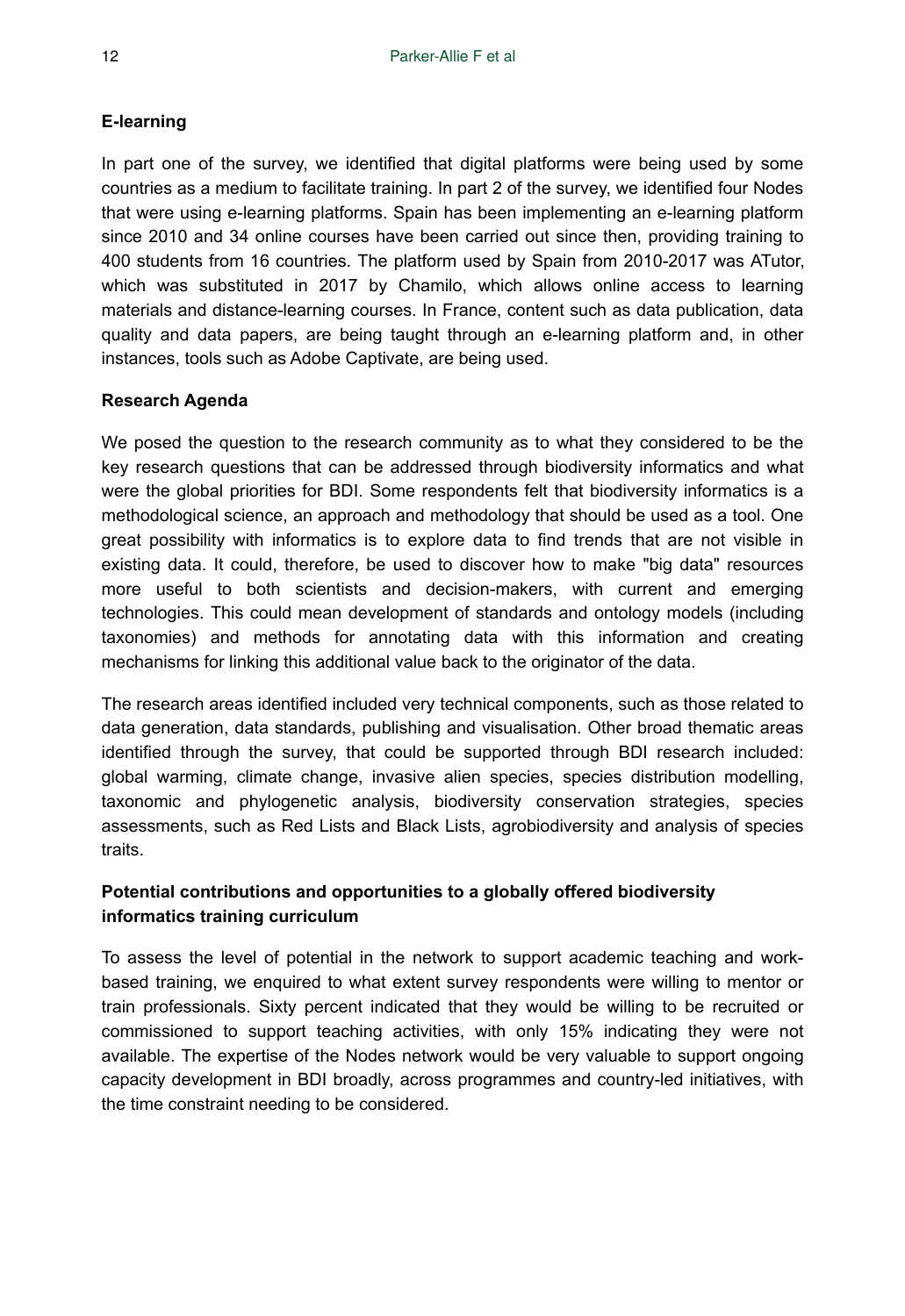## **Discussion**

#### **Outcomes of the facilitated discussion of the GBIF Nodes Meeting**

The facilitated session provided a platform for further discussion and elaboration of the survey results. It also provided an opportunity for further engagement on the existing activities, needs, existing content and resources for training and teaching activities in GBIF Participant countries. Importantly, some clear recommendations and outcomes where identified and are summarised in Table [2.](#page-12-0)

#### <span id="page-12-0"></span>Table 2.

Outcomes of the thematic breakout group and facilitated discussion at the 2015 GBIF Nodes Meeting, in Madagascar

#### **Needs Expressed by the Biodiversity Informatics Community**

1. Formal academic training in Biodiversity Informatics is critical to move from the short course nature of workbased training.

2. A prioritised list of training for work-based professionals is needed.

3. Training should be holistic, sequential and modular, speaking to the needs of different countries, which are at different stages of development.

4. There was a large interest in implementing e-learning platforms.

5. Resources are required to facilitate the interchange of high-level academic expertise between countries. This includes academics, such as professors.

#### **Recommendations and Outcomes from the Thematic Breakout Group**

1. Develop a GBIF-TDWG interest group, to support the curriculum. The Global Nodes Chair and a GBIF Secretariat representative for the training portfolio, should take the connection/process forward.

2. The survey should be redistributed to capture information on work–based training and academic teaching needs globally, as well as to capture the resources/materials and expertise. The survey time should be extended as well as the target audience. The survey should be redistributed to the Nodes for wider input and should be distributed globally, including in Biodiversity Information Standards (TDWG) group. (This was not conducted as part of the results and discussion of this study and can be addressed subsequently).

3. There are a number of existing resources and content already available to support Biodiversity Informatics curricula. A list of these training resources should be developed further. A GBIF task group should be developed to take this forward. The list should be dynamic and a platform should be identified to upload and maintain this list.

4. It was identified that a standard modular curriculum should be developed, which integrates all the existing curricula that already exists, as well as the results of the survey, as a reference for new ones.

It was also recommended that a standard modular curriculum, integrating all the existing curricula that already exists, including the results of the survey, be developed. As a consequence, this paper provides a high level working curriculum framework (Table [3\)](#page-13-0), which includes subjects identified as important in a number of biodiversity informatics university courses, including the University of Kansas, University of Abomey-Calavi, University of Mexico, University of Costa Rica, University of Western Cape, Nordic Academy of Biodiversity and Systematic Studies (NABIS).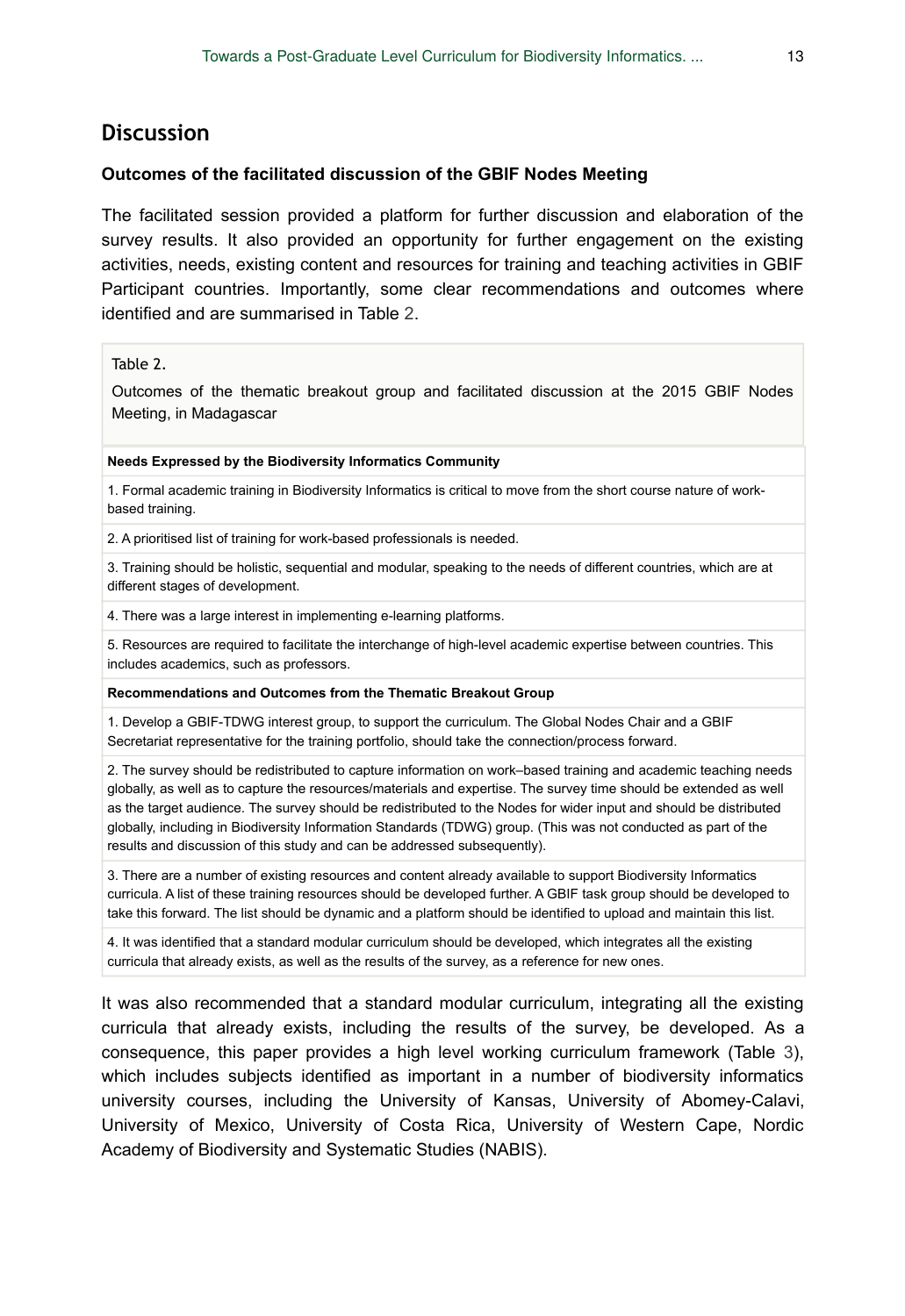#### <span id="page-13-0"></span>Table 3.

The Initial Working Biodiversity Informatics Curriculum

| Knowledge / Data Generation                                                                           | <b>Biodiversity Information Management</b><br>(Post Data Capture)                       | Data Use and<br><b>Application</b>                       |
|-------------------------------------------------------------------------------------------------------|-----------------------------------------------------------------------------------------|----------------------------------------------------------|
| Introduction to Biodiversity and Data                                                                 | Databases and their Design                                                              | Statistical Analysis of<br><b>Biodiversity Data</b>      |
| Basics of Taxonomy, Taxonomic Databases,<br>checklists                                                | Programming/Scripting/Software<br>Engineering                                           | Species and Ecosystem<br>Assessment                      |
| Biodiversity Data Capture and Data Quality<br>Enrichment (e.g. Geo-referencing), Data<br>Mobilisation | Biodiversity Data Assessment and<br>Cleaning                                            | <b>Ecological Niche</b><br>Modelling                     |
| Science Methods                                                                                       | Biodiversity Data Standards, Publishing<br>and Licensing, Data policy and<br>frameworks | <b>Conservation Planning</b>                             |
| Genetics and Molecular Data Generation                                                                | Geographic Information Systems (GIS)                                                    | Public Health<br>Applications                            |
| Global Change Ecology (Climate, Invasive<br>Aliens, Natural Resources)                                |                                                                                         | Data-Science-Policy<br>Interface                         |
|                                                                                                       |                                                                                         | <b>Building Biodiversity</b><br>Informatics Institutions |

The working curriculum framework also includes work-based training courses conducted by the GBIF Secretariat and Nodes and spans the data value chain from data generation to fill data and knowledge gaps, to data management and subsequently data use and its applications. The GBIF and the Biodiversity Information Standards (TDWG, from its former name: Taxonomic Databases Working Group) networks can take forward capacity development efforts in BDI. Individuals in these networks are already engaged in developing and improving biodiversity data standards [\(Wieczorek et al. 2012](#page-23-4), [Robertson et](#page-23-3) [al. 2014](#page-23-3)) and in developing principles and workflows in relation to data management and cleaning [\(Hill et al. 2010\)](#page-22-2). Here, scientists are looking at innovative approaches to the development of new technological platforms and the ongoing improvements and integration of current mega-science initiatives and infrastructures ([GBIF 2018](#page-21-4)). This was highlighted at the 2<sup>nd</sup> Global Biodiversity Informatics Conference, where the major players agreed to a light coordination mechanism of the major biodiversity informatics platforms [\(GBIF 2018,](#page-21-4) [Hobern et al. 2019](#page-22-9)) to improve the availability and quality of biodiversity knowledge in order to observe, measure and model the biodiversity on Earth. Many scientists are also actively engaged in data mining ([Ariño 2010,](#page-20-3) [Otegui et al. 2013,](#page-23-9) [Osawa](#page-23-8) [2019](#page-23-8)) and analysis of biodiversity data ([Asase and Peterson 2016](#page-20-4), [Ganglo and Kakpo](#page-21-5) [2016](#page-21-5), [Freeman and Peterson 2019](#page-21-6), [Osawa 2019](#page-23-8)), with much of these efforts synthesised in the annual GBIF Science Review ([GBIF Secretariat 2019](#page-22-3)). It is, therefore, imperative that large scale efforts are made to harness the expertise which exists in BDI and to breach the digital divide between developed and developing countries. Capacity development is one such unifying area that has the power to improve lives through enhanced skills and education.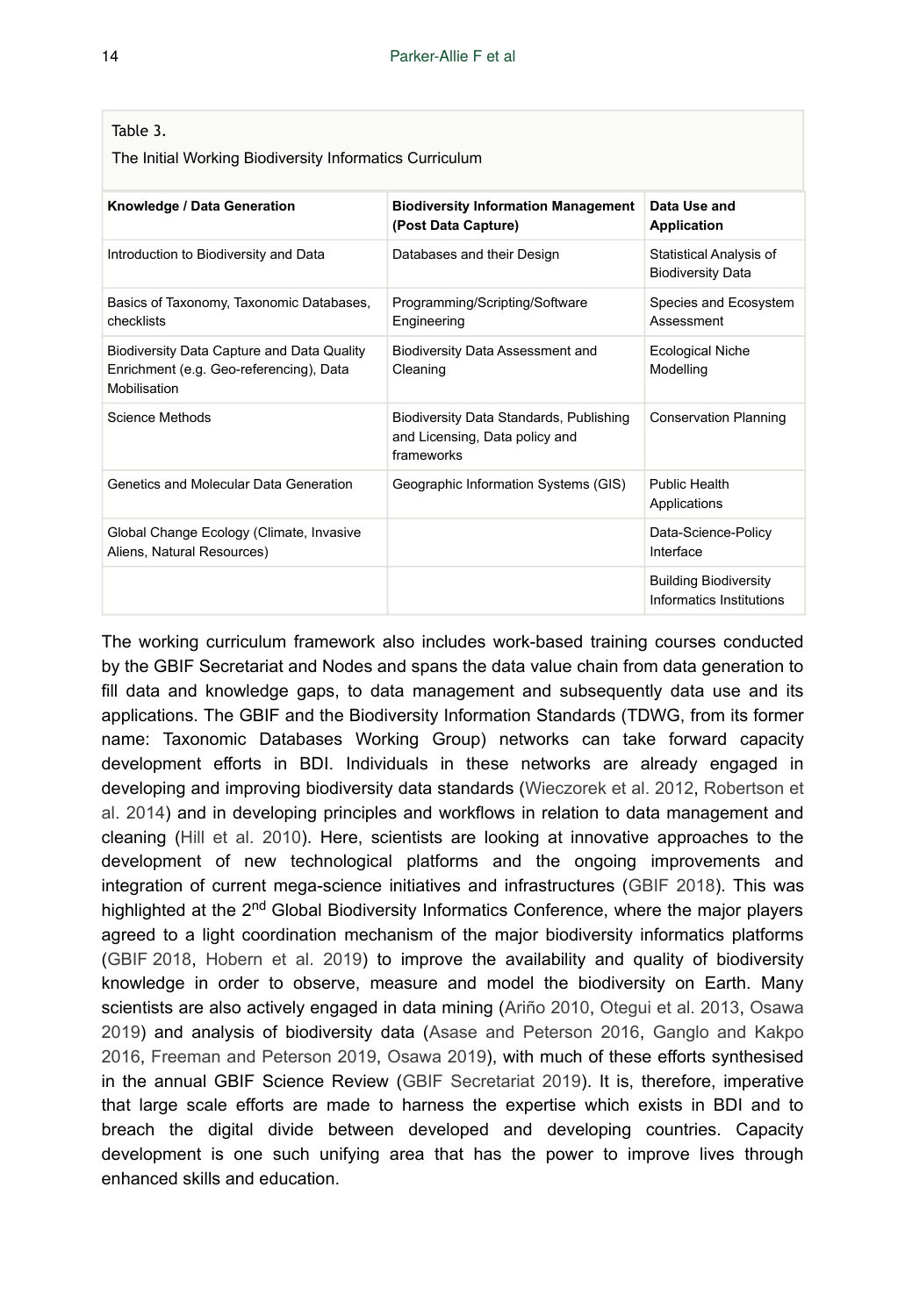With regards to data use and applications, this study has demonstrated the need for a research agenda for BDI. Peterson et al. (2010) described broad areas that BDI can support, including: (1) geography and ecology of past life; (2) a biota-wide picture of diversification and interactions; (3) future (novel) communities; (4) integrating phenotype and genotype and (5) synthetic conservation planning ([Peterson et al. 2010\)](#page-23-10). The GBIF workplan (2014-2016) also identified some candidate priority areas as potential areas for collaborative delivery by the Nodes, task groups and strategic partners. These included: (1) large‐scale data for biodiversity monitoring and assessment; (2) data to support research and responses relating to invasive alien species; (3) global distribution data for plants; (4) tools to support 21st century taxonomy and (5) global cyber-infrastructure for all biodiversity information. A number of outputs (methodologies, research papers, best practice reports from task groups) have been identified in relation to some of these research areas [\(Faulkner et al. 2014](#page-21-7)), including recommendations from fitness-for-use task groups on agrobiodiversity [\(Arnaud et al. 2016](#page-20-5)) and niche modelling [\(Anderson et al.](#page-20-6) 2016).

In this fast changing digital environment, new technological advancement is leading to an exponential increase in the volume and types of data available, resulting in a data deluge [\(The Economist 2010\)](#page-23-11). This presents both an opportunity and a challenge. The accessibility of vast amounts of data, coupled to advances in informatics platforms, brings about the ability to change outcomes [\(The Economist 2016\)](#page-23-12), to truly empower people all over the world and move some economies towards a more equitable growth path, transforming from what might be a resource-based economy towards a knowledge-based economy ([Gonzalez-Brambila et al. 2016\)](#page-22-10). [Hardisty et al. 2013](#page-22-0) have indicated that the grand challenge for biodiversity informatics is to develop an infrastructure to allow the available data to be brought into a coordinated modelling environment (technological framework of interoperability), able to address questions relating to our use of the natural environment that captures the 'variety, distinctiveness and complexity' of all life on Earth.

For us to maximise the volumes of data and the technological infrastructure, it is necessary to develop a research agenda and develop a direction for BDI research and development. As research becomes more data driven, it is also our ability to exploit the potential of big data and Information and Communication Technology (ICT) that can shift us towards an economy that is more technologically driven, from the third industrial (digital) revolution into the innovation of the fourth industrial revolution where the physical, digital and biological worlds continue to converge [\(Department of Science and Technology 2019\)](#page-20-7). This will require us to fully realise the value of Science, Technology and Innovation (STI).

#### **What does a biodiversity informatics curriculum mean for Higher education**?

Based on the results including the needs expressed by the biodiversity community, it is clear that a standard modular working curriculum is needed (Table [2\)](#page-12-0) which can support both work-based training and academic teaching, to advance the understanding and uptake of biodiversity informatics science, tools, applications and research. There is also a clear need/recommendation for a more formalised approach, in training and teaching of biodiversity informatics globally. Engagement with institutions of higher learning is,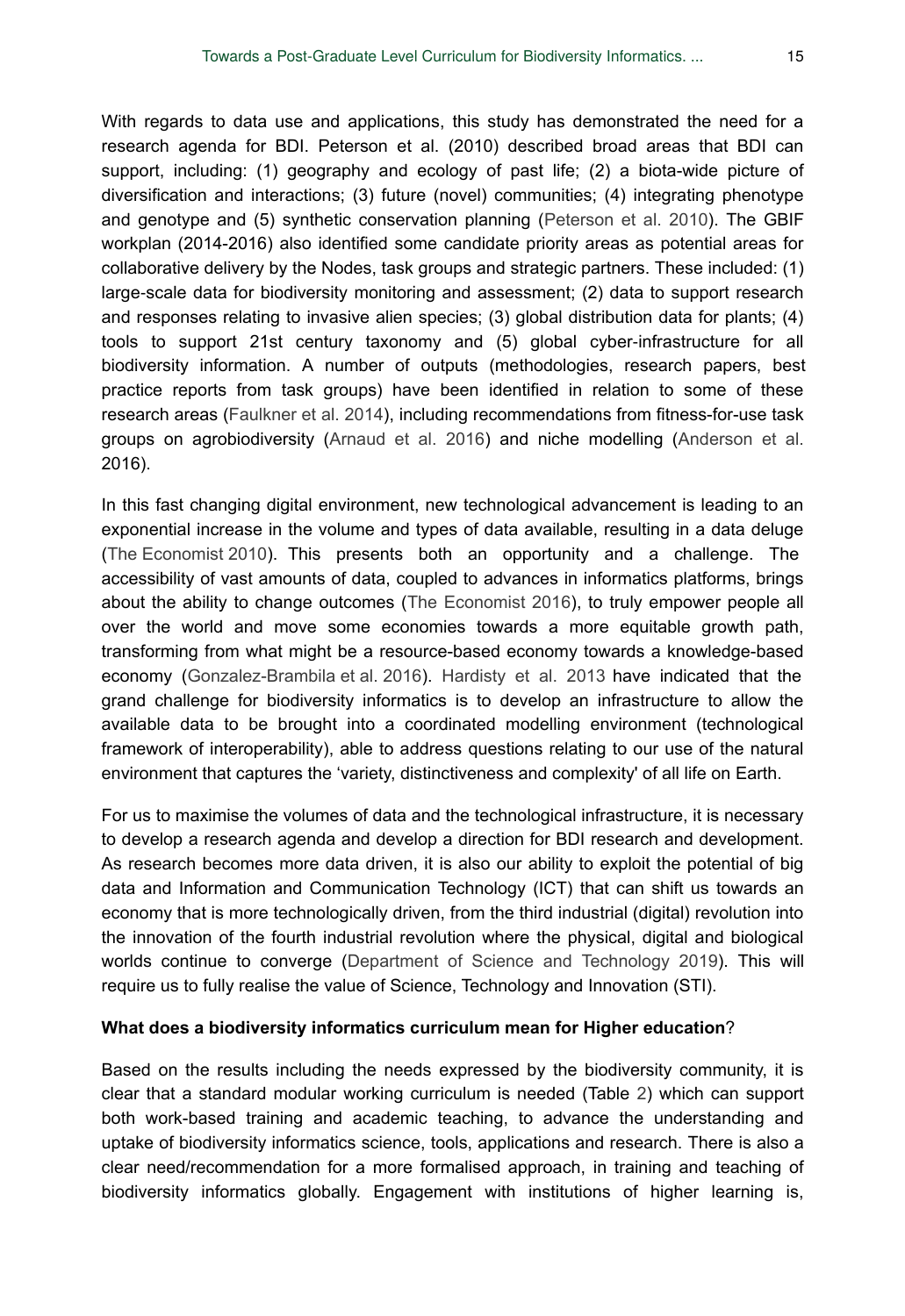therefore, critical to support the development of biodiversity informatics training and teaching. This is further supported by the GBIF strategic plan ([GBIF 2017b](#page-21-8)), which highlights the promotion and inclusion of biodiversity informatics training as part of relevant university and workplace education. Although not explicitly captured in the survey, the inclusion of Library and Information Science Departments and professionals to support the development of the BDI curriculum and teaching will also be beneficial. Information Science Professionals have the underlying data literacy, data management and information science skills needed in the biodiversity informatics community. In addition, they also have systems theory backgrounds that help them understand networks.

To embed a curriculum within a tertiary institution, resources will be required to enable capacity development in BDI. This includes the need for an increase in high level academic experts to grow this field of science, with indications that the interchange of professorships is needed (Table [2](#page-12-0)). The exchange of high-level expertise is catalytic and presents an opportunity for coursework and curricula to be taught and to establish collaborative research areas, if desired. Travel grants for visiting scientists, offered by funding bodies, would be a worthwhile mechanism for the exchange of expertise i.e. the [National Research](https://www.nrf.ac.za/) [Foundation](https://www.nrf.ac.za/) (NRF) in South Africa or the [National Science Foundation \(NSF\) of the United](https://www.nsf.gov/) [States of America,](https://www.nsf.gov/) as well as the European [DiSSCo](https://www.dissco.eu/) initiative which makes funds available for enabling capacity building efforts in BDI. In the case of South Africa and the USA, these are short term grants, however, for stays up to 3 weeks, which is an opportunity, but also a limitation for effective collaboration ([National Research Foundation 2019,](#page-22-11) [United States](#page-23-13) [Agency for International Development 2019\)](#page-23-13). However, these types of opportunities should be fully explored by relevant implementation agencies or GBIF Nodes, which has a goal to expand its capacity development focus area and align with universities, to include the development of Biodiversity Informatics Honours, Masters and PhD degrees.

Government funding for visiting scientists may not be an option in many countries. Having a dedicated Research Chair (as a focal point of high-level academic expertise), however, will be a more sustainable mechanism to develop Biodiversity Informatics as a field of science. Through the establishment of research chairs, academic hubs of activity will develop, where the development and implementation of a curriculum for students in conjunction with a more strategic research approach or a research agenda can be achieved. This will drive the understanding of the mobilisation, management, publishing, use, relevance and impact of the data for society and development.

The establishment of a Research Chair in the field of biodiversity informatics, based at a tertiary institution, is likely to enable an environment of innovative and vibrant learning. Such a hub will (ideally) need to accommodate: 1.) A mixture of local, regional and international students to allow for global exchange and interaction; 2.) Facilities to assist students and academics to engage formally and informally (lecture rooms, library, outdoor facilities); 3.) Opportunities to engage in discussion groups regarding biodiversity information management related work or outputs; 4.) Opportunities to engage in seminars and other forums and 5.) Opportunities to attend weekend or week-long field research trips. This allows students to gain valuable field experience and often creates a more informal environment to discuss issues with supervisors or other academics/researchers.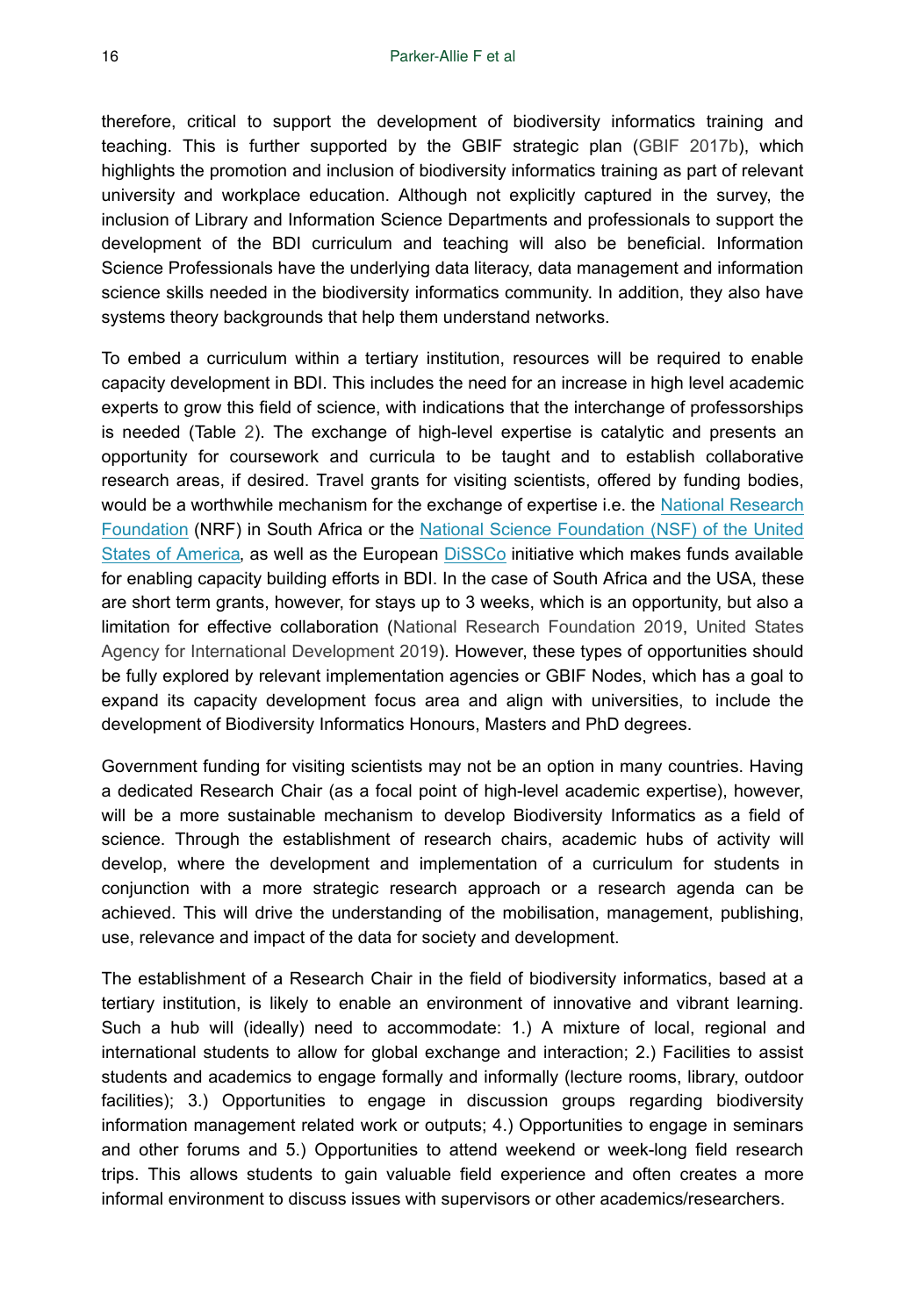What this would mean for higher education institutions is that curricula will need to be mainstreamed into degree and postgraduate courses, if we want to develop biodiversity informatics as a field of science and if we want to make an impact as a sector. This may take several years to implement and is also often market-driven. In the instance of the Benin Node, developing and implementing a Master's level curriculum took approximately two years from conceptualisation to implementation. Benin's advantage was the existence of a Professorship, with the Node being hosted at a tertiary institution like the University of Abomey-Calavi.

Having the academic capacity to provide the teaching required is, therefore, critical, while the need for finding work-based placements for students entering the working sector is equally important and may be a limiting factor for universities in investing in such a course. Availability of data management and biodiversity informatics positions is critical. Ultimately, there needs to be institutional buy-in relating to the need for biodiversity information managers and/or biodiversity information scientists, to ensure the viability in terms of job opportunities. There needs to be some balance in the rate of production of qualified students versus the number of jobs being advertised.

Some further key considerations for biodiversity informatics to become more integrated into Higher Education Sector and be more sustainable, includes the ability to tap into funding in a number of areas including; 1) scholarships to support the socially-disavantaged groups of students; 2) internships and MSc and PhD students; 3) funding to support international teaching missions for academics, work-based professionals and potential trainers and 4) funding to support active research work. The ability to access funding for this range of activity will promote improved efficiency and sustainability with this approach.

## **What does a biodiversity informatics curriculum mean for the Science-Policy Interface and Heads of Delegation (HoD) to GBIF**?

Member countries, through their national governments, have committed themselves to supporting GBIF as a mega-science research infrastructure, which has great potential to enhance outputs for science, technology and innovation (STI). Here, we refer to research infrastructures not just as a physical technology structure/platform, but rather as part of a research ecosystem involving whole communities. Thus, in keeping with the original recommendation of the Organisation for Economic Co-operation and Development (OECD), to foster increased cooperation and participation in science, education and enhanced engagement by academia and other communities in biological informatics, the GBIF infrastructure provides a mechanism to support this vision by providing opportunities for STI output and impact, through the use and application of biodiversity data, the development of informatics platforms and the implementation of workflows and methodologies, as well as the implementation of tools and techniques for enhanced STI outcomes.

STI faces several disruptive drivers of change including global changes i.e. socioeconomic, geopolitical, scientific, rapid technological and environmental change, including the impacts of climate change ([OECD 2018](#page-23-14)). These have profound implications for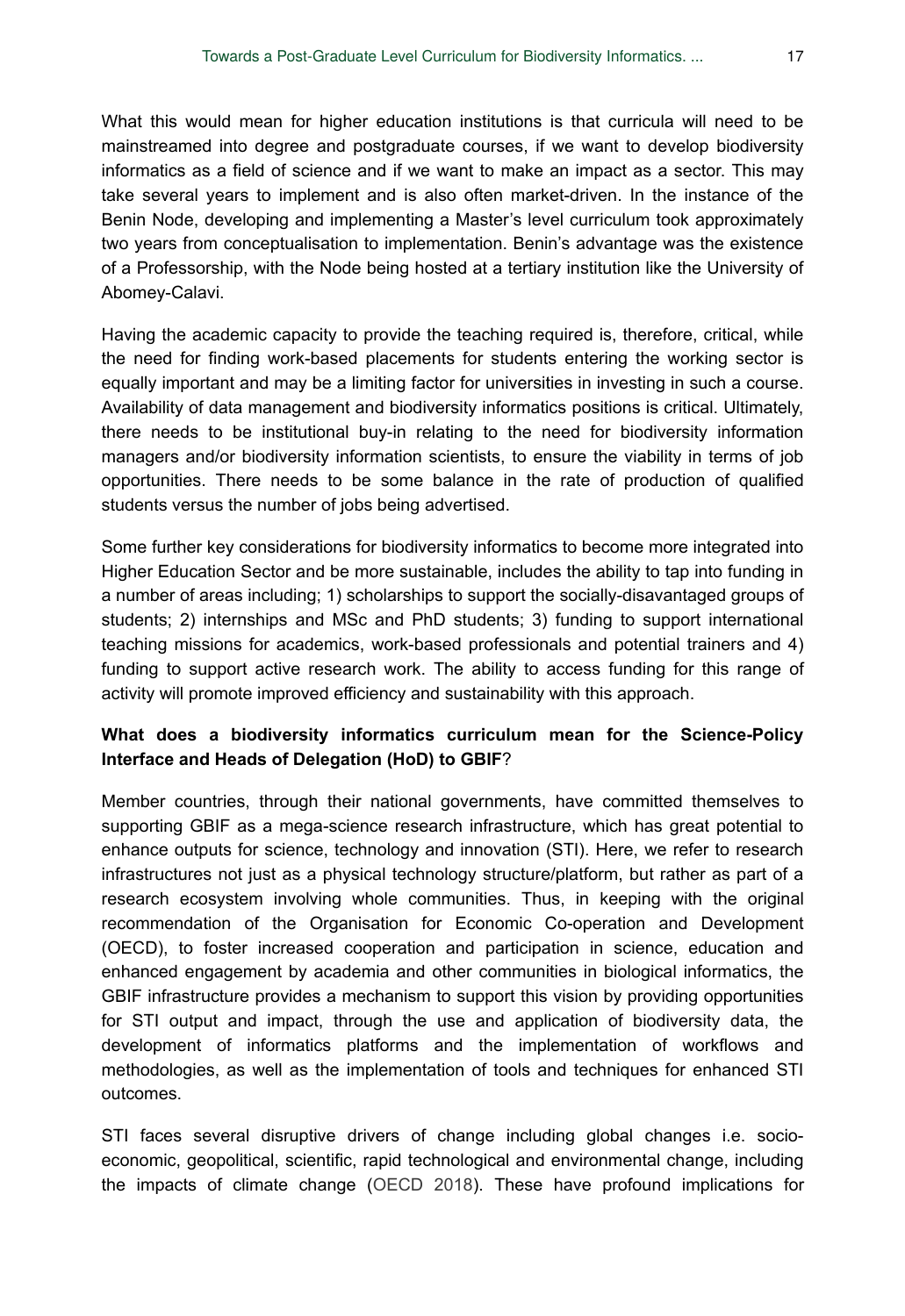National Systems of Innovation [\(OECD 1997\)](#page-22-12) as these drivers create challenges and opportunities. To illustrate, inter- and transdisciplinary knowledge is increasingly important, as research is becoming more data-driven ([IEAG 2014,](#page-22-7) [Department of Science and](#page-20-7) [Technology 2019](#page-20-7)). This means that an open science approach is required to enable greater access to existing information ([AOSP 2018\)](#page-20-8). To support this, the move towards standardised machine-readable licence options for biodiversity data, enabled through the GBIF platform ([GBIF 2016b](#page-21-9)), provided increased clarity for data users and publishers on the re-use of data for such inter and transdisciplinary research. Interestingly, the impact of the GBIF Research Infrastructure and its potential for STI can be seen in the research showcased in the GBIF science review ([GBIF Secretariat 2019](#page-22-3)). Here, a steady increase in peer-reviewed publications from authors using GBIF-mediated data can be seen. This reflects an increase in use and impact of the data mobilised through the GBIF network in thematic areas including: invasive species, impacts of climate change, species conservation and protected areas, biodiversity and human health, food, farming and biofuels, ecosystem services, advancing biodiversity science, data management and data papers. It is also useful to note that use and impact statistics maybe even higher, as there is a profound cultural change that is needed in authors recognising the data providers as well as ensuring appropriate citation of the data ([Escribano et al. 2018](#page-21-10)).

One of the mechanisms for increased innovation is an increase in publication output [\(OECD 2007,](#page-22-13) [Inglesi-lotz and Pouris 2018](#page-22-14)). In the King Report [\(King 2004\)](#page-22-15) evaluating the scientific impact of nations, citations were used as a proxy for science and technology intensity. Here, a correlation was drawn between scientific output and wealth intensity. Thus, if countries want to improve STI outputs and increase economic growth, they need to increase their investment in research and development. This will be especially relevant for sustainable development agenda and for research that supports socio-economically relevant areas, such as climate change, food security and human health.

The Heads of Delegation (HoD) to the GBIF Governing Board which are closely positioned to support governmental decision-making, have an instrumental strategic role in creating or supporting buy-in nationally, to strengthen efforts to grow biodiversity informatics as a field of science and, in turn, support STI. This includes generating/supporting buy-in with: national research foundations, funding agencies and policy/decision-makers. The key objectives here would be to support initiatives to establish Centres to develop BDI as a field of science. This includes funding to support Research Chairs and high-level academic expertise to catalyse BDI research and train the next generation of biodiversity informatics scientists and data scientists. The outcomes of such Centres will be established scientific research agendas, an increase in Honours, MSc and PhD postgraduate students in Biodiversity Informatics, engagement by the national community in a globally-emerging field of scientific research, as well as an increase in academic publications. It will also be important that the research agendas endeavour to support the SDG's and science-policy efforts, such as IPBES, as well as other strategic priorities connected with human wellbeing.

HoDs can also further support the Nodes in the identification/development of strategic partnerships that can drive activities towards enhanced efforts in improving capacity in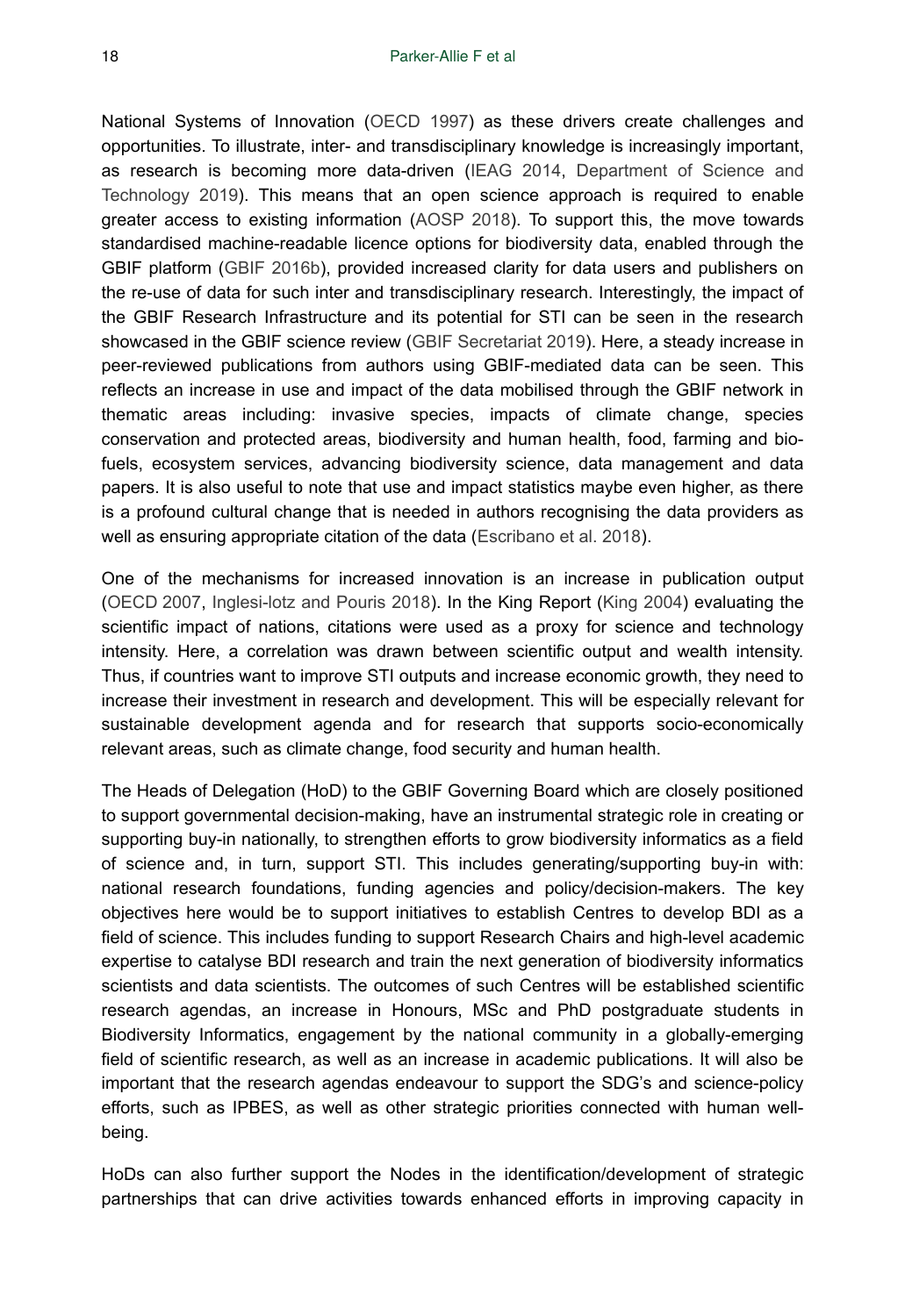biodiversity informatics. This maybe for the purpose of implementing the curriculum at universities or for work-based training. HoDs may have existing bilateral agreements with countries or have access to other vehicles i.e. European Commission's Horizon 2020 and Horizon Europe 2021 that can be tapped into. Here, efforts should be made to explore and use existing agreements or establish new efforts to secure funding to support BDI activities.

Other potential strategic partnerships with regional bodies should also be explored, including with ministerial bodies, scientific or regional tertiary bodies. In Africa, this may include the African Union, the African Academy of Science, the African Research Universities Alliance (ARUA) and the Southern African Regional Universities Association (SARUA), respectively. In Europe, it may be European Union, the European Academy of Sciences and, in North America, the National Science Foundation.

#### **What does a biodiversity informatics curriculum mean for Node Managers**?

An established curriculum, with a set of teaching resources will enable the roll-out of a multitude of different BDI level courses, which can be offered at institutions or as a part of university level course. Such a curriculum will provide the basis for capacity building/ enhancement in biodiversity informatics for students and work-based professionals at institutions and universities globally.

This survey sets out to explore the potential of the Nodes network to support training and teaching in BDI, as this area of work is increasingly being recognised as important for further formal development through professional biodiversity informatics networks, such as TDWG ([TDWG 2019](#page-23-15)) and the GBIF Strategic plan and annual implementation workplan [\(GBIF 2019c](#page-21-11)). Sixty percent of Node Managers and Node staff expressed a willingness to mentor or train students/professionals and were prepared to be recruited or commissioned as part of a curriculum programme. They are, therefore, an excellent resource as potential trainers in a variety of training modules including biodiversity informatics, ICT development, data analysis, GIS, data capture, data cleaning and data publishing.

A list of URL's containing training information and resources has also been provided which can be reviewed and re-used in the development of training and capacity development strategies by other Nodes or organisations. This can also be expanded upon in further studies. It would also be helpful to develop a more formal list of trainers, upon redistribution of the survey, who may be willing to fully support the training and teaching efforts of the BDI curriculum, as well as to support capacity development activities of Centres for Biodiversity Informatics. Here a similar process, like the GBIF Open Data Ambassadors concept [\(GBIF 2019e\)](#page-22-16) can be put in place to secure further training expertise. [The](https://carpentries.org/) [Carpentries network,](https://carpentries.org/) which is a global network of trainers and mentors, teaching foundational data science and coding skills, should also be further explored to build and support this curriculum. The Carpentries also use a free, existing software platform to manage all of the curriculum that is open to the entire world to help develop and use.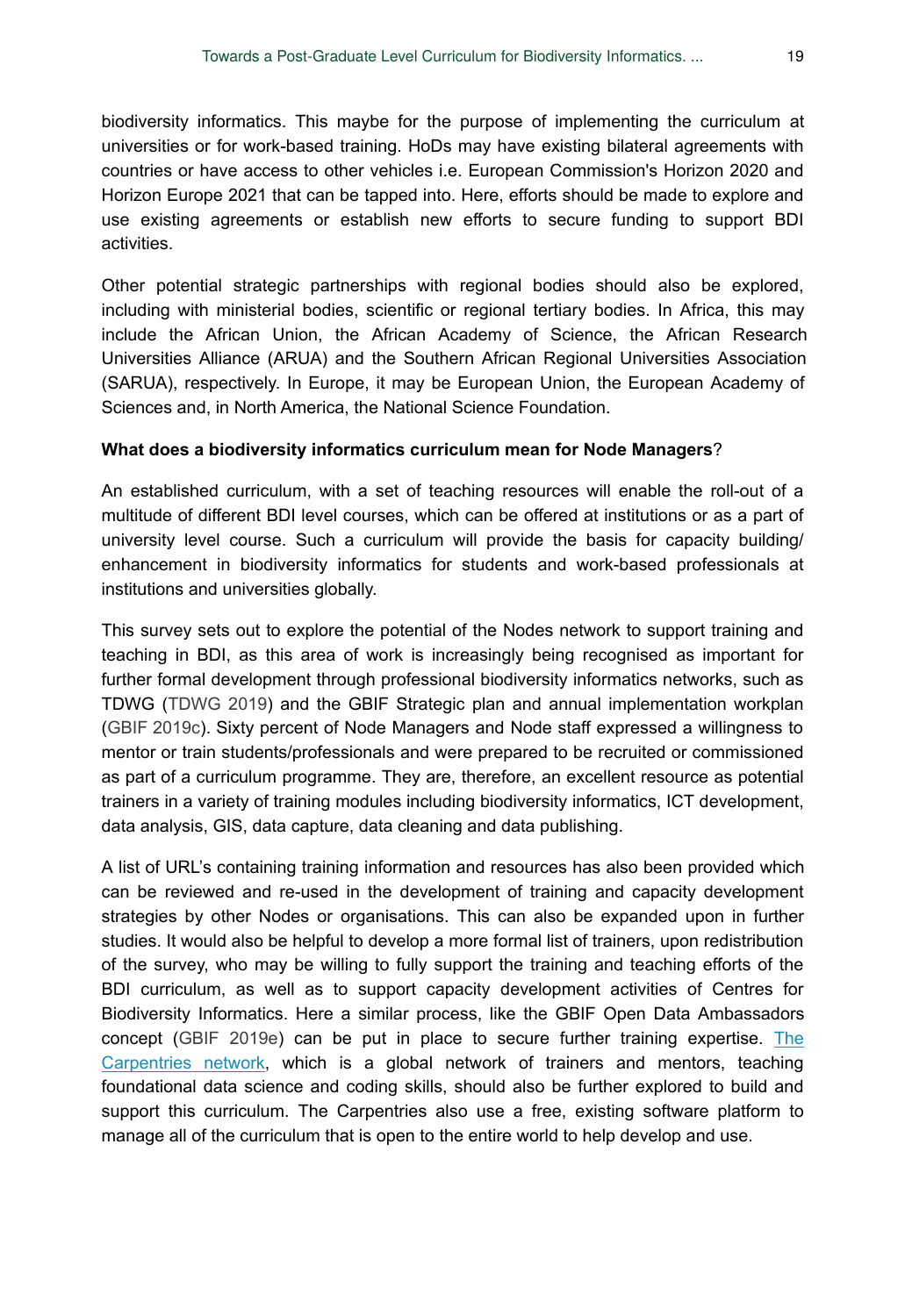It is noteworthy to mention that, since 2016, the GBIF Secretariat has actively been working on the development of curriculum components/modules, to support the Biodiversity Information for Development (BID) programme, aimed at the African, Caribbean and Pacific Regions. These reusable online modules will have systemic impact for the BDI curriculum teaching and training as a whole. The BID programme's focus was on building capacity for the publication and use of data, for the making of decisions in conservation and natural resource management. The curriculum included two courses: data mobilisation [\(GBIF 2016a](#page-21-12), [GBIF 2019d,](#page-21-13) [GBIF 2017a,](#page-21-14) [GBIF 2017c](#page-21-15)) and data use for decision-making [GBIF 2019b](#page-21-16)). In 2019, a third training course was developed and implemented with a focus on curriculum relevant for capacity enhancement of Node Managers ([GBIF 2019a](#page-21-17)). Here, four key areas for content development were identified to support node managers to effectively position their Nodes in the broader institutional landscape. These areas include the development of strategic plans and implementation plans that align with the GBIF strategic plan (2017-2021), to identify and engage key stakeholders to grow networks, organising training for workshops and developing re-usable training material and resourcing and collaborative project writing. All these courses bring together components from a wide range of disciplines and build on the knowledge within the GBIF network, with a number of Node Managers playing an active role as trainers and mentors in the roll-out of BID training events [\(GBIF 2020](#page-22-17)). The materials, developed in the context of the BID programme, will be made openly available to the wider biodiversity community. This can also be adapted for a more academic, university level course. An example of this is the data carpentries module ([https://datacarpentry.org/semester](https://datacarpentry.org/semester-biology/)[biology/](https://datacarpentry.org/semester-biology/)).

Efforts, such as the [GBIF Young Researchers Award](https://www.gbif.org/article/44SftFORi0A6mwGK4sgAKW/young-researchers-award) and the [GBIF Ebbe Nielson Prize,](https://www.gbif.org/article/1G82GL7jw08kS0g6k6MuSa/ebbe-nielsen-challenge) are also mechanisms to foster innovative research in biodiversity informatics and has the potential to raise the visibility of biodiversity informatics as a field of science at the national level. Here, Nodes play a critical role in galvanising the national community around the value of biodiversity informatics and can use the awards as a tool for awareness-raising of this new area of science.

## **Conclusions**

GBIF plays a critical role in a long data-science-policy value chain, where both the technological biodiversity informatics infrastructure, as well as the broad network of Participant Nodes and Partners, play a key enabling role towards growing biodiversity informatics as a field of science, through its capacity-building efforts. It has been identified that Biodiversity Informatics should be a part of the formal curricula at universities and here, GBIF could play a critical role, as an enabler, through the provision of training materials and content to support this field of work, as well as the network of Nodes and mentors, that have relevant expertise that can support the teaching and training for components of this field of science. It is imperative to harness the value of the GBIF Nodes network and strategic partnerships towards the best possible outcome, by ensuring that biodiversity informatics supports the best possible science and addresses global issues of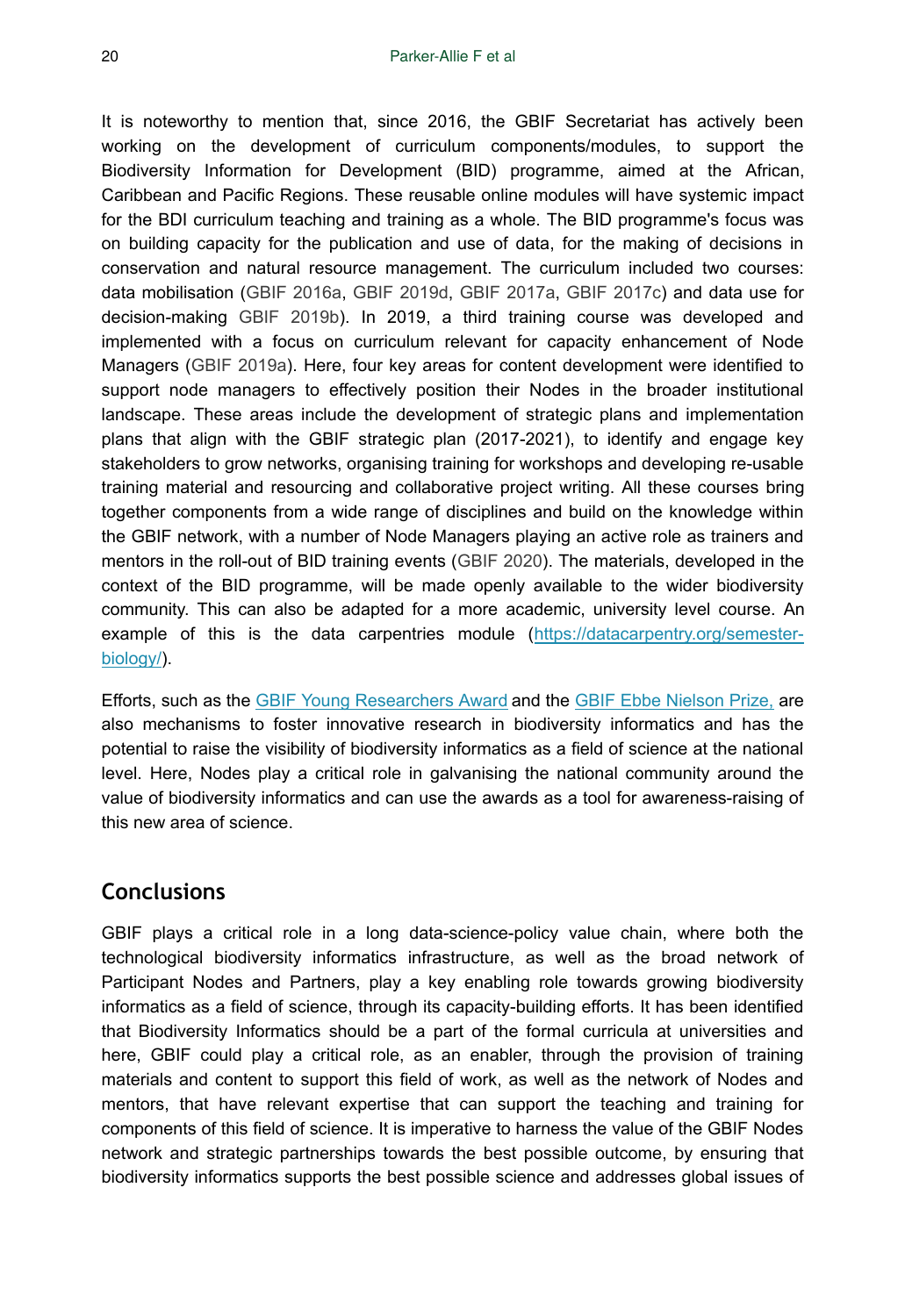significance, including global change and the bioeconomy. In the development of this field of biodiversity informatics science, efforts should be made towards maximising the use and relevance of revolutionary technologies i.e. mobile, robotics and big data and ensure that research infrastructures respond to societal demands and key policy directives i.e. the CBD, IPBES, UNFCCC, to conserve the Planet's precious biodiversity.

# **Acknowledgements**

Ms. Parker-Allie would like to thank the Department of Science and Innovation for ongoing support to the SANBI-GBIF Node. We wish to thank survey respondents and thematic group participants, interested and willing to contribute to Biodiversity Informatics curriculum development. We also thank GBIF for establishing the platform to have thematic discussions dealing with biodiversity informatics curriculum. We also thank Dr. Erick Mata-Montero, Dr. Jitendra Gaikwad and Prof. Andrew Townsend Peterson for their contributions and/or comments to early versions of the manuscript.

# **References**

- <span id="page-20-6"></span>• Anderson RP, Araújo MB, Guisan A, Lobo JM, Martínez-Meyer E, Peterson AT, Soberón J (2016) Final Report of the Task Group on GBIF Data Fitness for Use in Distribution Modelling: Are species occurrence data in global online repositories fit for modeling species distributions? The case of the Global Biodiversity Information Facility (GBIF). <https://doi.org/10.13140/RG.2.2.27191.93608>
- <span id="page-20-8"></span>• AOSP (2018) The future of science and science for the future. The African Open Science Platform1-16. URL: [https://www.nrf.ac.za/sites/default/files/documents/AOSP](http://https://www.nrf.ac.za/sites/default/files/documents/AOSP%20Strategy%20Final%20HR.pdf) [Strategy Final HR.pdf](http://https://www.nrf.ac.za/sites/default/files/documents/AOSP%20Strategy%20Final%20HR.pdf)
- <span id="page-20-3"></span>• Ariño A (2010) Approaches to estimating the universe of natural history collections data. Biodiversity Informatics 7 (2): 81‑92. <https://doi.org/10.17161/bi.v7i2.3991>
- <span id="page-20-5"></span>• Arnaud E, Castañeda-Álvarez NP, Jean CG, Endresen D, Jahanshiri E, Vigouroux Y (2016) Final Report of the Task Group on GBIF Data Fitness for Use in Agrobiodiversity. GBIF. URL: [https://www.gbif.org/document/82283/report-of-the-task-group-on-gbif-data](https://www.gbif.org/document/82283/report-of-the-task-group-on-gbif-data-fitness-for-use-in-agrobiodiversity)[fitness-for-use-in-agrobiodiversity](https://www.gbif.org/document/82283/report-of-the-task-group-on-gbif-data-fitness-for-use-in-agrobiodiversity)
- <span id="page-20-4"></span>• Asase A, Peterson AT (2016) Completeness of digital accessible knowledge of the plants of Ghana. Biodiversity Informatics 11: 1‑11. <https://doi.org/10.17161/bi.v11i0.5860>
- <span id="page-20-2"></span>• CBD (2010) COP 10 decision X/2, the strategic plan for biodiversity 2011–2020 and the Aichi Biodiversity Targets, Nagoya, Japan.
- <span id="page-20-7"></span>• Department of Science and Technology (2019) White paper on science, technology and innovation. Department of Science and Technology (March).
- <span id="page-20-1"></span>• Ellwood ER, Sessa JA, Abraham JK, Budden AE, Douglas N, Guralnick R, Krimmel E, Langen TOM, Linton D, Phillips M, Soltis PS, Studer M, White LD, Williams J, Monfils AK (2020) Biodiversity Science and the Twenty-First Century Workforce. BioScience 70 (2): 119‑121.<https://doi.org/10.1093/biosci/biz147>
- <span id="page-20-0"></span>• Endresen D, Knüpffer H (2012) The Darwin Core extension for genebanks opens up new opportunities for sharing germplasm data sets. Biodiversity Informatics 8: 12‑29.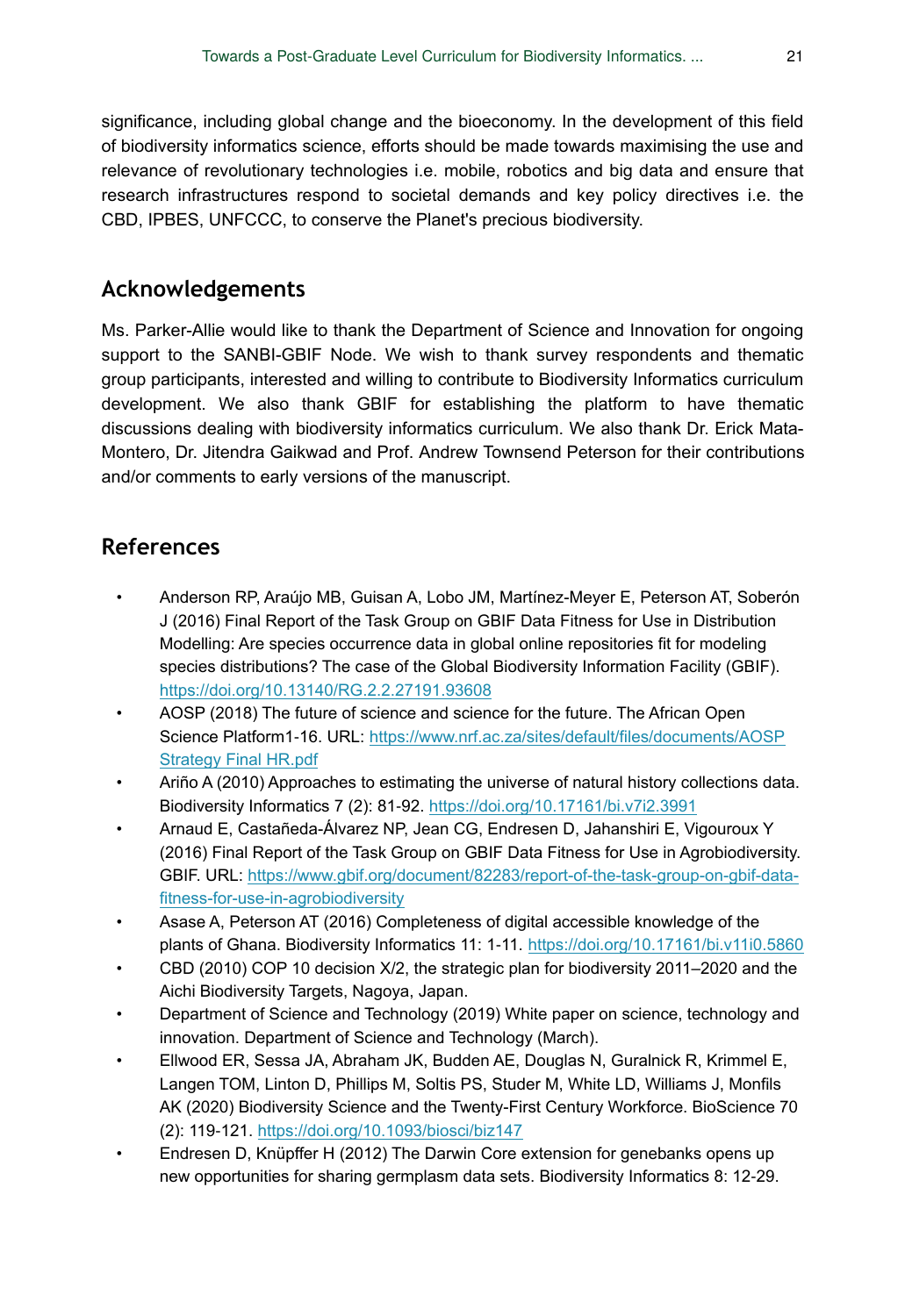- <span id="page-21-10"></span>• Escribano N, Galicia D, Ariño A (2018) The tragedy of the biodiversity data commons: A data impediment creeping nigher? Database 2018 (2018): 1-6. [https://doi.org/10.1093/](https://doi.org/10.1093/database/bay033) [database/bay033](https://doi.org/10.1093/database/bay033)
- <span id="page-21-7"></span>• Faulkner K, Robertson M, Rouget M, Wilson JU (2014) A simple, rapid methodology for developing invasive species watch lists. Biological Conservation 179: 25‑32. <https://doi.org/10.1016/j.biocon.2014.08.014>
- <span id="page-21-6"></span>• Freeman B, Peterson AT (2019) Completeness of digital accessible knowledge of the birds of western Africa: Priorities for survey. The Condor [https://doi.org/10.1093/condor/](https://doi.org/10.1093/condor/duz035) [duz035](https://doi.org/10.1093/condor/duz035)
- <span id="page-21-0"></span>• Fuentes D, Fiore N (2014) The LifeWatch approach to the exploration of distributed species information. ZooKeys 463: 133‑48.<https://doi.org/10.3897/zookeys.463.8397>
- <span id="page-21-5"></span>• Ganglo JC, Kakpo SB (2016) Completeness of digital accessible knowledge of plants of Benin and priorities for future inventory and data discovery. Biodiversity Informatics 11 (2012): 23‑39. <https://doi.org/10.17161/bi.v11i0.5053>
- <span id="page-21-1"></span>• Ganglo JC (2017a) Master program in biodiversity informatics. University of Abomey-Calavi. URL: [https://assets.ctfassets.net/uo17ejk9rkwj/5eNBGBV5gx0vKinoFHs0Kx/](https://assets.ctfassets.net/uo17ejk9rkwj/5eNBGBV5gx0vKinoFHs0Kx/578a440bf9c9ef6083e65114e5252419/Master_program_in_biodiversity_informatics.pdf) [578a440bf9c9ef6083e65114e5252419/Master\\_program\\_in\\_biodiversity\\_informatics.pdf](https://assets.ctfassets.net/uo17ejk9rkwj/5eNBGBV5gx0vKinoFHs0Kx/578a440bf9c9ef6083e65114e5252419/Master_program_in_biodiversity_informatics.pdf)
- <span id="page-21-2"></span>• Ganglo JC (2017b) Curriculum of the master training program in biodiversity informatics. University of Abomey-Calavi.
- <span id="page-21-3"></span>GBIF (2011) GBIF Memorandum of understanding. GBIF. URL: [https://www.gbif.org/](https://www.gbif.org/mou) [mou](https://www.gbif.org/mou)
- <span id="page-21-12"></span>• GBIF (2016a) First BID Capacity Enhancement Workshop: Biodiversity Data Mobilization Information Brochure/Agenda. GBIF. URL: [https://assets.ctfassets.net/](https://assets.ctfassets.net/uo17ejk9rkwj/701naTDdKwqEa0I2wmMSAK/6f8660d39d1505771af8627544d75bf1/Brochure_-_BID_Workshop_1_Africa.pdf) [uo17ejk9rkwj/701naTDdKwqEa0I2wmMSAK/6f8660d39d1505771af8627544d75bf1/](https://assets.ctfassets.net/uo17ejk9rkwj/701naTDdKwqEa0I2wmMSAK/6f8660d39d1505771af8627544d75bf1/Brochure_-_BID_Workshop_1_Africa.pdf) Brochure - BID\_Workshop\_1\_Africa.pdf
- <span id="page-21-9"></span>• GBIF (2016b) Licensing milestone for data access in GBIF.org. GBIF. URL: <https://www.gbif.org/news/82812/licensing-milestone-for-data-access-in-gbif.org>
- <span id="page-21-14"></span>• GBIF (2017a) BID Pacific Training Workshop and Regional Meeting. GBIF. URL: <https://www.gbif.org/event/83359/bid-pacific-training-workshop-and-regional-meeting>
- <span id="page-21-8"></span>GBIF (2017b) Strategic Plan 2017-2021. Global Biodiversity Information Facility1-12. <https://doi.org/10.1017/CBO9781107415324.004>
- <span id="page-21-15"></span>• GBIF (2017c) Agenda for Regional Engagement Workshop, BID Caribbean, 22-23 June 2017. GBIF.
- <span id="page-21-4"></span>• GBIF (2018) Partners-signal-new-alliance-for-biodiversity-knowledge. GBIF. URL: [https://www.gbif.org/news/1XfnaCv0CQs4YmEC2qEGeE/partners-signal-new-alliance](https://www.gbif.org/news/1XfnaCv0CQs4YmEC2qEGeE/partners-signal-new-alliance-for-biodiversity-knowledge)[for-biodiversity-knowledge](https://www.gbif.org/news/1XfnaCv0CQs4YmEC2qEGeE/partners-signal-new-alliance-for-biodiversity-knowledge)
- <span id="page-21-17"></span>• GBIF (2019a) Global Nodes Training 2019. GBIF. URL: [https://www.gbif.org/event/](https://www.gbif.org/event/3gMS4dfyGfdD4vNXFZdRIX/global-nodes-training-2019) [3gMS4dfyGfdD4vNXFZdRIX/global-nodes-training-2019](https://www.gbif.org/event/3gMS4dfyGfdD4vNXFZdRIX/global-nodes-training-2019)
- <span id="page-21-16"></span>GBIF (2019b) BID capacity enhancement workshops. GBIF. URL: [https://bid.gbif.org/en/](https://bid.gbif.org/en/community/workshops/) [community/workshops/](https://bid.gbif.org/en/community/workshops/)
- <span id="page-21-11"></span>• GBIF (2019c) GBIF Implementation Plan 2017-2021 and Annual Work Programme 2019. Global Biodiversity Information Facilit URL: [https://assets.ctfassets.net/](https://assets.ctfassets.net/uo17ejk9rkwj/3Ua4cMwNawso46kMGisICM/fcc5c802058a44ca64922d53c15f147d/GBIF-2019-Annual-Work-Programme-APPROVED.pdf) [uo17ejk9rkwj/3Ua4cMwNawso46kMGisICM/fcc5c802058a44ca64922d53c15f147d/](https://assets.ctfassets.net/uo17ejk9rkwj/3Ua4cMwNawso46kMGisICM/fcc5c802058a44ca64922d53c15f147d/GBIF-2019-Annual-Work-Programme-APPROVED.pdf) [GBIF-2019-Annual-Work-Programme-APPROVED.pdf](https://assets.ctfassets.net/uo17ejk9rkwj/3Ua4cMwNawso46kMGisICM/fcc5c802058a44ca64922d53c15f147d/GBIF-2019-Annual-Work-Programme-APPROVED.pdf)
- <span id="page-21-13"></span>• GBIF (2019d) Biodiversity Data Mobilization Information Events. GBIF. URL: [https://](https://www.gbif.org/programme/82243/bid-biodiversity-information-for-development#events) [www.gbif.org/programme/82243/bid-biodiversity-information-for-development#events](https://www.gbif.org/programme/82243/bid-biodiversity-information-for-development#events)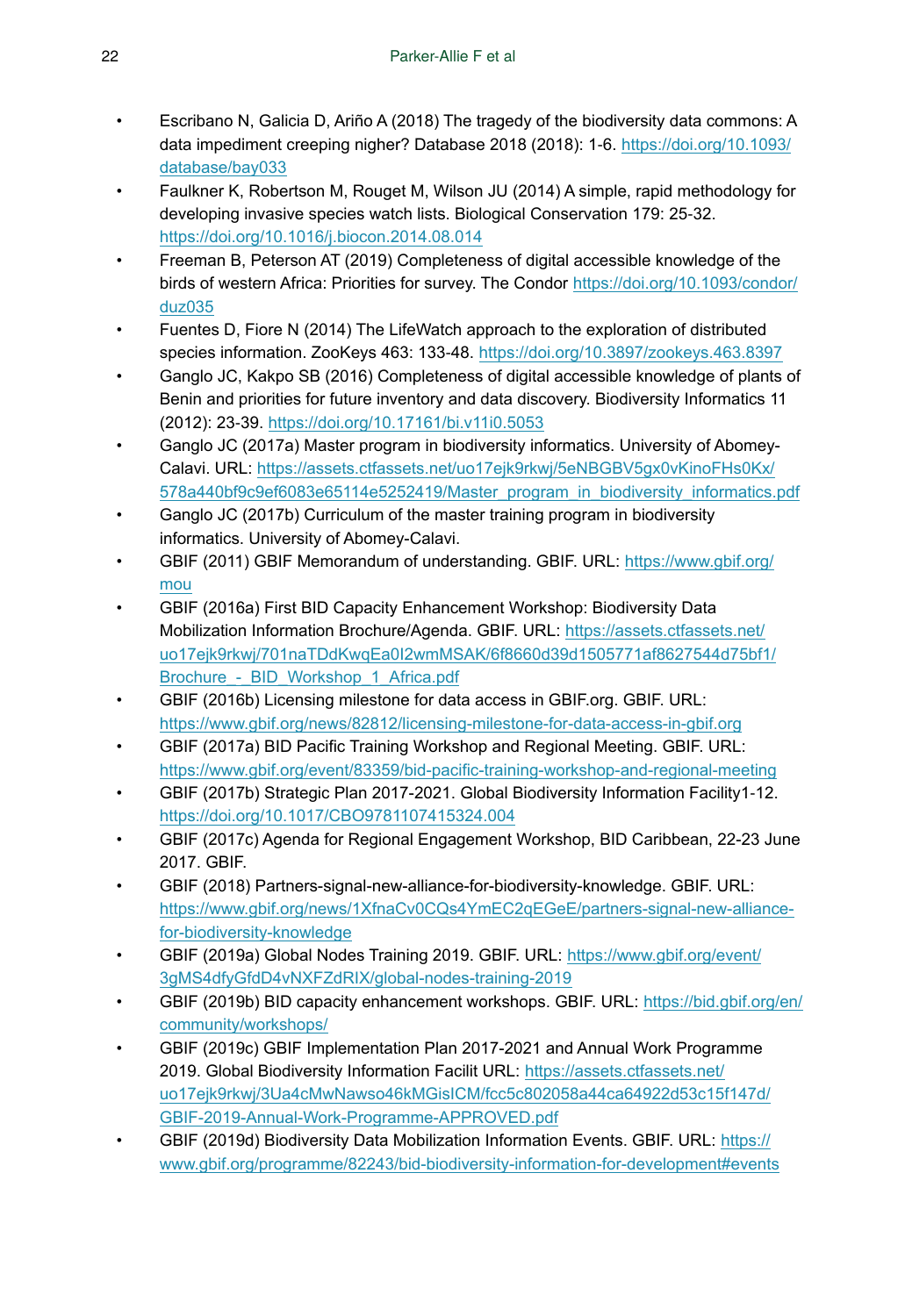- <span id="page-22-16"></span>• GBIF (2019e) Biodiversity Open Data Ambassadors. GBIF. URL: [https://www.gbif.org/](https://www.gbif.org/article/6dNF1d0tgcI4cmqeoS2sQ4/biodiversity-open-data-ambassadors) [article/6dNF1d0tgcI4cmqeoS2sQ4/biodiversity-open-data-ambassadors](https://www.gbif.org/article/6dNF1d0tgcI4cmqeoS2sQ4/biodiversity-open-data-ambassadors)
- <span id="page-22-17"></span>• GBIF (2020) Mentors and trainers. GBIF. URL: [https://www.gbif.org/article/](https://www.gbif.org/article/5SExsCfj7UaUkMCsuc6Oec/mentors-and-trainers) [5SExsCfj7UaUkMCsuc6Oec/mentors-and-trainers](https://www.gbif.org/article/5SExsCfj7UaUkMCsuc6Oec/mentors-and-trainers)
- <span id="page-22-3"></span>• GBIF Secretariat (2019) GBIF Science Review 2019. Global Biodiversity Information Facility URL:<https://doi.org/10.15468/QXXG-7K93>
- <span id="page-22-8"></span>• GBIF Secretariat (2020) Establishing an effective GBIF Participant Node - concepts and general considerations. GBIF. <https://doi.org/10.15468/doc-z79c-sa53>
- <span id="page-22-10"></span>• Gonzalez-Brambila C, Reyes-Gonzalez L, Veloso F, Perez-Angón MA (2016) The scientific impact of developing nations. PLOS One 11 (3). [https://doi.org/10.1371/](https://doi.org/10.1371/journal.pone.0151328) [journal.pone.0151328](https://doi.org/10.1371/journal.pone.0151328)
- <span id="page-22-0"></span>• Hardisty A, Roberts D, The Biodiversity Informatics Community (2013) A decadal view of biodiversity informatics: challenges and priorities. BMC Ecology 13 (1). <https://doi.org/10.1186/1472-6785-13-16>
- <span id="page-22-2"></span>• Hill AW, Otegui J, Ariño AH, Guralnick RP (2010) GBIF position paper on future directions and recommendations for enhancing fitness-for-use across the GBIF network. Nature (August).
- <span id="page-22-1"></span>• Hobern D, Apostolico A, Arnaud E, Bello JC, Canhos D, Dubois G, Field D, Alonso Garcia E, Hardisty A, Harrison J, Heidorn B, Krishtalka L, Mata E, Page R, Parr C, Price J, Willoughby S (2012) Global Biodiversity Informatics Outlook: Delivering biodiversity knowledge in the information age. Global Biodiversity Informatics Conference (October).
- <span id="page-22-9"></span>• Hobern D, Baptiste B, Copas K, Guralnick R, Hahn A, Huis EV (2019) Connecting data and expertise : a new alliance for biodiversity knowledge. Biodiversity Data <https://doi.org/10.3897/BDJ.7.e33679>
- <span id="page-22-7"></span>• IEAG (2014) A world that counts. Mobilising the Data Revolution for Sustainable Development. URL: [https://www.undatarevolution.org/wp-content/uploads/2014/12/A-](https://www.undatarevolution.org/wp-content/uploads/2014/12/A-World-That-Counts2.pdf)[World-That-Counts2.pdf](https://www.undatarevolution.org/wp-content/uploads/2014/12/A-World-That-Counts2.pdf)
- <span id="page-22-5"></span>• Ingenloff K, Saupe E, Townsend Peterson A (2019) The Biodiversity Informatics Training Curriculum (BITC): Versions 1 and 2. Biodiversity Information Science and Standards 3: 10‑12.<https://doi.org/10.3897/biss.3.37020>
- <span id="page-22-14"></span>• Inglesi-lotz R, Pouris A (2018) Does South African research output promote innovation ? South African Journal of Science 114 (9): 9‑11.
- <span id="page-22-15"></span>King D (2004) The scientific impact of nations: what different countries get for their research spending. Nature 430: 311‑316. <https://doi.org/10.1038/430311a>
- <span id="page-22-6"></span>• Martellos S, Attorre &F, Attorre F (2012) New trends in biodiversity informatics. Plant Biosystems 146:4 (June 2013): 749‑751. [https://doi.org/](https://doi.org/10.1080/11263504.2012.740092) [10.1080/11263504.2012.740092](https://doi.org/10.1080/11263504.2012.740092)
- <span id="page-22-11"></span>• National Research Foundation (2019) Knowledge, Interchange and Collaboration (KIC) Guide 2019. URL: [https://www.nrf.ac.za/content/knowledge-interchange-and](https://www.nrf.ac.za/content/knowledge-interchange-and-collaboration-kic-guide-2019)[collaboration-kic-guide-2019](https://www.nrf.ac.za/content/knowledge-interchange-and-collaboration-kic-guide-2019)
- <span id="page-22-12"></span>• OECD (1997) National Innovation Systems. Organisation for Economic Co-operation and Development URL: <http://www.oecd.org/science/inno/2101733.pdf>
- <span id="page-22-4"></span>• OECD (1999) Final Report of the OECD Megascience Working Group on Biological Informatics. URL: <http://www.oecd.org/dataoecd/24/32/2105199.pdf>
- <span id="page-22-13"></span>• OECD (2007) Innovation and Growth - Rationale for an Innovation Strategy. OECD [https://doi.org/10.1787/journal\\_dev-v8-2-en](https://doi.org/10.1787/journal_dev-v8-2-en)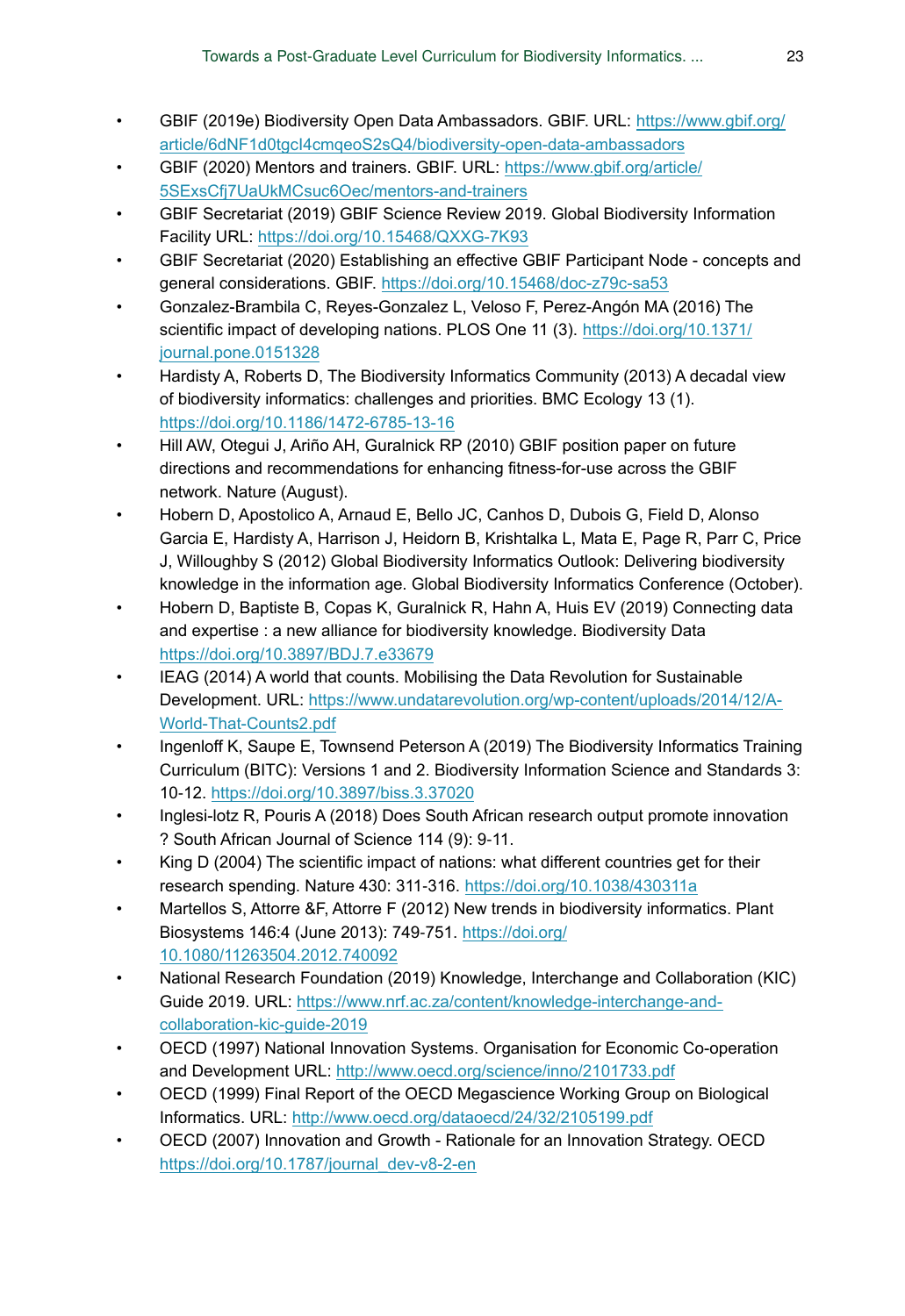- <span id="page-23-14"></span>• OECD (2018) OECD Science, Technology and Innovation Outlook 2018 - Adapting to technological and societal disruption. OECD Publishing, Paris France. [https://doi.org/](https://doi.org/10.1787/sti_in_outlook-2018-en) [10.1787/sti\\_in\\_outlook-2018-en](https://doi.org/10.1787/sti_in_outlook-2018-en)
- <span id="page-23-8"></span>• Osawa T (2019) Perspectives on biodiversity informatics for ecology. Ecological Research 34 (4): 446‑456. <https://doi.org/10.1111/1440-1703.12023>
- <span id="page-23-9"></span>• Otegui J, Ariño A, Encinas M, Pando F (2013) Assessing the primary data hosted by the Spanish Node of the Global Biodiversity Information Facility (GBIF). PLOS One 8 (1). <https://doi.org/10.1371/journal.pone.0055144>
- <span id="page-23-10"></span>• Peterson AT, Knapp S, Guralnick R, Soberón J, Holder M (2010) The big questions for biodiversity informatics. Systematics and Biodiversity 8 (2): 159-168. [https://doi.org/](https://doi.org/10.1080/14772001003739369) [10.1080/14772001003739369](https://doi.org/10.1080/14772001003739369)
- <span id="page-23-5"></span>• Peterson AT, Ingenloff K (2015) Biodiversity Informatics Training Curriculum, version 1.2. Biodiversity Informatics 11: 65‑74. <https://doi.org/10.17161/bi.v11i0.5008>
- <span id="page-23-3"></span>• Robertson T, Döring M, Guralnick R, Bloom D, Wieczorek J, Braak K, Otegui J, Russell L, Desmet P (2014) The GBIF Integrated Publishing Toolkit: Facilitating the efficient publishing of biodiversity data on the internet. PLOS One 9 (8). [https://doi.org/10.1371/](https://doi.org/10.1371/journal.pone.0102623) [journal.pone.0102623](https://doi.org/10.1371/journal.pone.0102623)
- <span id="page-23-0"></span>• Schalk P (1998) Management of marine natural resources through by biodiversity informatics. Marine Policy 22 (3): 269‑280. [https://doi.org/10.1016/](https://doi.org/10.1016/S0308-597X(98)00013-X) [S0308-597X\(98\)00013-X](https://doi.org/10.1016/S0308-597X(98)00013-X)
- <span id="page-23-2"></span>• Stein BR, Wieczorek JR (2004) Mammals of the World: MaNIS as an example of data integration in a distributed network environment. Biodiversity Informatics 1 (September): 14‑22.<https://doi.org/10.17161/bi.v1i0.7>
- <span id="page-23-15"></span>• TDWG (2019) Biodiversity Informatics Curriculum - Interest Group. URL:<https://www.tdwg.org/community/curriculum/>
- <span id="page-23-11"></span>• The Economist (2010) The data deluge. Special Supplement Feb URL: <http://www.visualisingdata.com/2010/03/the-economist-the-data-deluge/>
- <span id="page-23-12"></span>The Economist (2016) The data deluge: five years on. URL: [https://perspectives.](https://perspectives.eiu.com/technology-innovation/data-deluge-five-years) [eiu.com/technology-innovation/data-deluge-five-years](https://perspectives.eiu.com/technology-innovation/data-deluge-five-years)
- <span id="page-23-13"></span>• United States Agency for International Development (2019) Partnerships for Enhanced Engagement in Research (PEER). URL: [https://www.usaid.gov/what-we-do/Global](https://www.usaid.gov/what-we-do/GlobalDevLab/international-research-science-programs/peer) [DevLab/international-research-science-programs/peer](https://www.usaid.gov/what-we-do/GlobalDevLab/international-research-science-programs/peer)
- <span id="page-23-7"></span>University of Arizona (2021) Graduate Course Descriptions. URL: [https://ischool.](https://ischool.arizona.edu/graduate-courses) [arizona.edu/graduate-courses](https://ischool.arizona.edu/graduate-courses)
- <span id="page-23-6"></span>• University of Oxford (2018) Second Generation of the Biodiversity Informatics Training Curriculum for Africa. URL:<http://jrsbiodiversity.org/grants/university-of-oxford-2018/>
- <span id="page-23-1"></span>• Walters M, Scholes RJ (2016) Handbook on Biodiversity Observation Networks. Springer Open [ISBN 9783319272863] <https://doi.org/10.1007/978-3-319-27288-7>
- <span id="page-23-4"></span>• Wieczorek J, Bloom D, Guralnick R, Blum S, Döring M, Giovanni R, Robertson T, Vieglais D (2012) Darwin Core: An evolving communitydDeveloped biodiversity data standard. PLOS One 7 (1). <https://doi.org/10.1371/journal.pone.0029715>